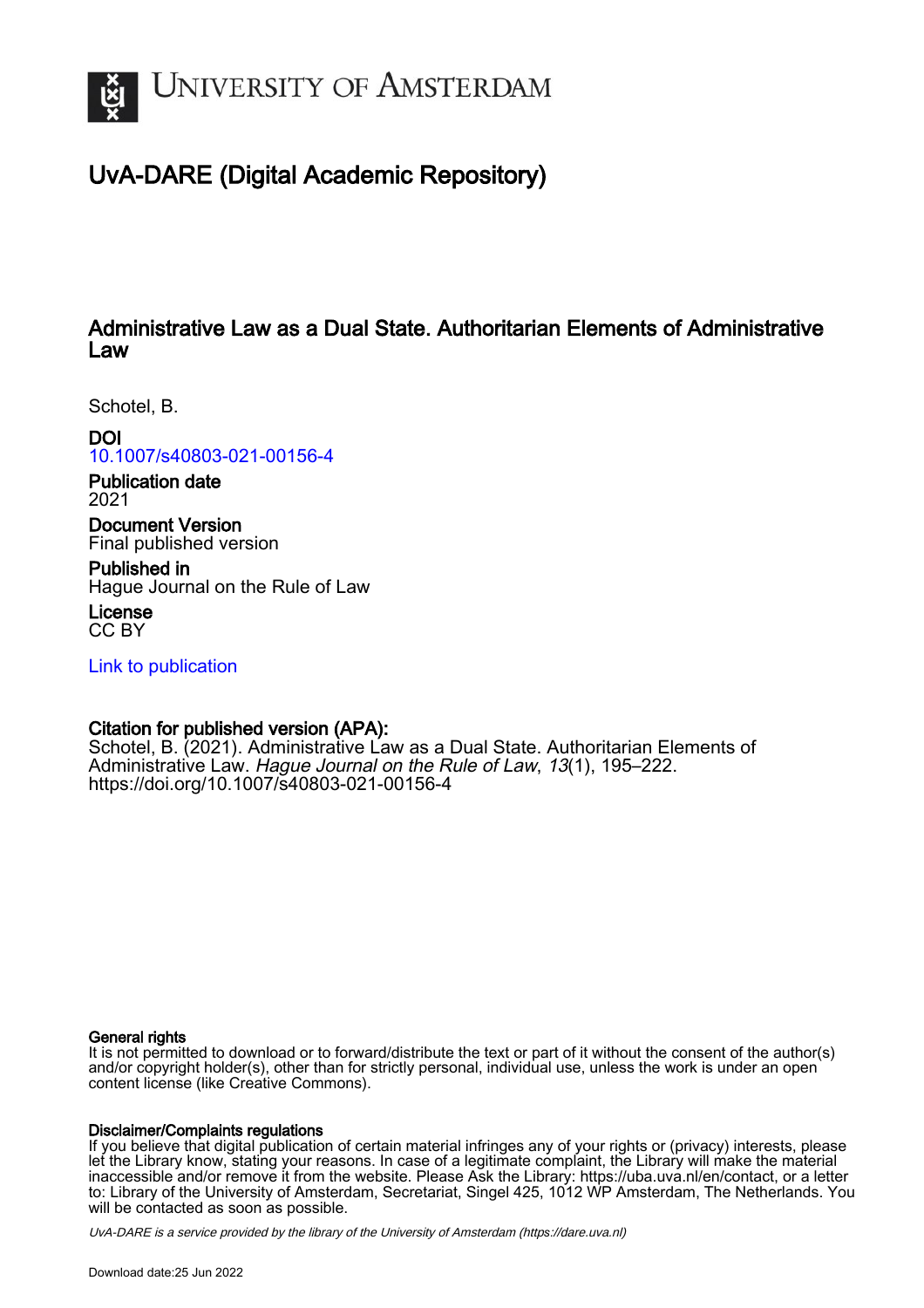**ARTICLE**



## **Administrative Law as a Dual State. Authoritarian Elements of Administrative Law**

**Bas Schotel[1](http://orcid.org/0000-0002-9203-1001)**

Accepted: 1 April 2021 / Published online: 10 May 2021 © The Author(s) 2021

## **Abstract**

Scholars have recently shown how in Europe regimes in democratic decay (e.g. Poland, Hungary) take all sorts of measures targeting and marginalizing political opponents. Although they are authoritarian by nature, the measures are cast in a legal form. According to some scholars this kind of authoritarian rule of law can be best understood as a dual state, namely a combination of the normative state (the rule of law) and the prerogative state (the pure—political or arbitrary—will of those in power). Building on these insights, the present paper makes two new observations. First, administrative law is distinctively well suited to cater for the creation of a dual state. By distinctively I mean better than civil and criminal law. In fact, I argue that administrative law constitutes a dual state in and of itself combining normative and prerogative state elements within a single area of law, in ways that cannot be done under civil and criminal law. Second, not only regimes in democratic decay but also liberal democracies make use of the dual state nature of administrative law. The paper illustrates this point with two techniques whereby liberal democracies use administrative law to circumvent or pervert the normal operation of criminal law, namely crimmigration and the alien detention of citizens. My underlying normative point is to draw attention to the inherent authoritarian potential of administrative law.

**Keywords** Authoritarian rule of law · Dual state · Administrative law · Europe

 $\boxtimes$  Bas Schotel b.schotel1@uva.nl

I received invaluable comments and suggestions on this article and previous versions from Kati Cseres, Tom Daly, David Dyzenhaus, Betty de Hart, Luc Heuschling, Jens Meierhenrich, Joana Mendes, Marcelle Reneman, Thomas Spijkerboer, Béla Strauss, Marc de Wilde, participants of the Bergen aan Zoom conference 2020, participants at the conference in Lund 2020 organized by Vladislava Stoyanova and Stijn Smet and the participants of Centre for Legal Education and Social Theory Reading Group of the University of Wroclaw organized by Michal Stambulski. I am especially grateful to the three anonymous reviewers of this journal who clearly gave the manuscript a charitable, careful but critical reading.

<sup>&</sup>lt;sup>1</sup> Faculty of Law and Paul Scholten Center for Jurisprudence, University of Amsterdam, Amsterdam, The Netherlands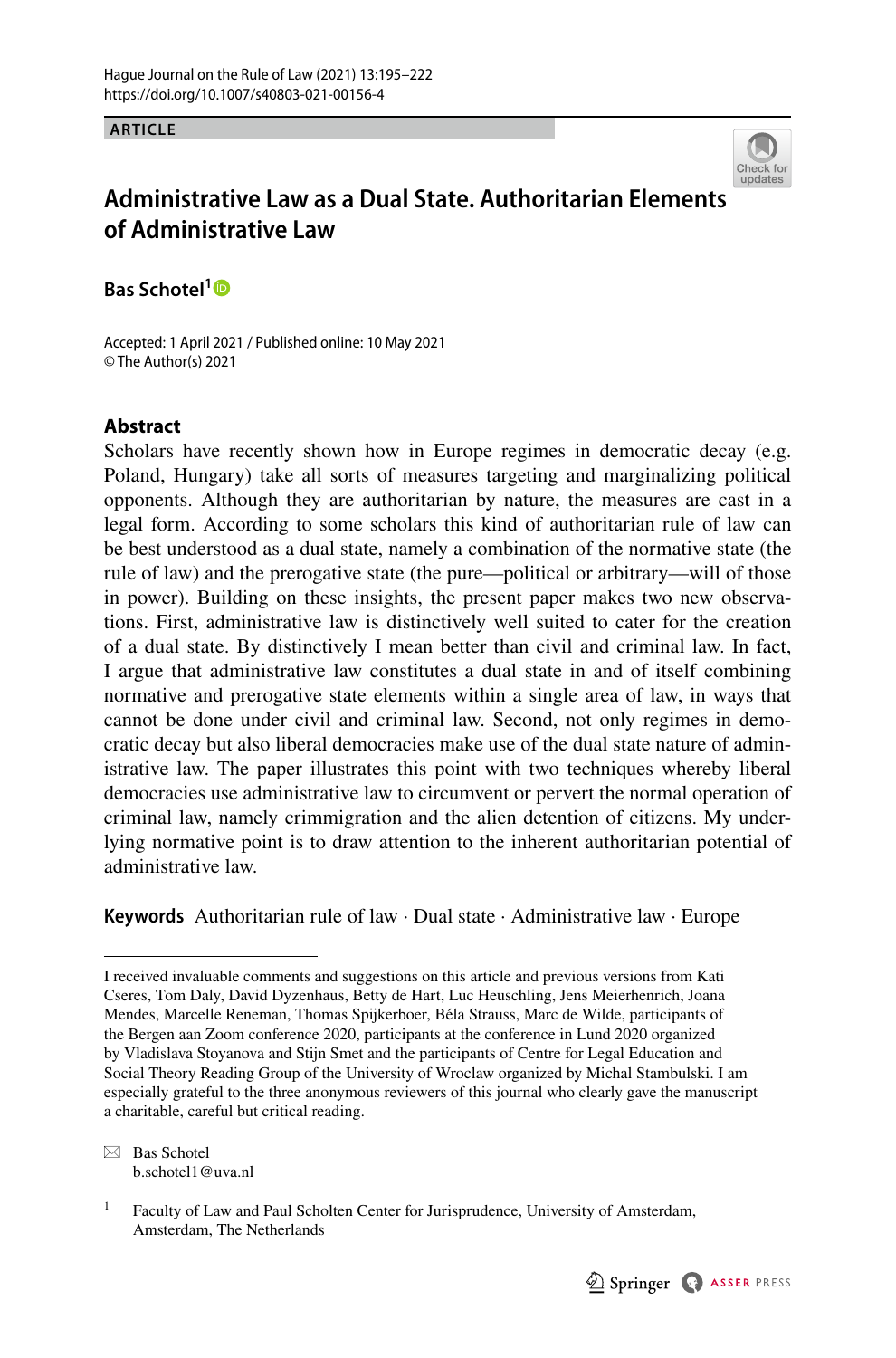## **1 Introduction**

In the city centre in front of the National Museum, activists organized a blockade to peacefully obstruct traffic and attract as much attention for their protest as possible. The blockade was not authorized by the local authorities and the activists were in violation of the local city ordinance which amounts to a criminal ofence. Consequently, 90 activists were arrested and fned under a criminal law procedure, albeit a fast-track one. But 90 were only a fraction of the protesters. The procedures for arrests and fning under criminal law were time-consuming involving paper work as the police have to establish the facts of each individual case. Since the number of protesters did not decrease sufciently, the mayor issued an emergency order. Rather than arresting and fning the protesters, 270 protesters were put on buses and the buses dropped the protesters a couple of kilometers outside the centre. What matters for the purposes of this paper is that this technique, called 'administrative displacement', is an instrument of administrative law and that the authorities deliberately used administrative law to circumvent the normal application of criminal law. What also matters is that this occurred not in a repressive regime in a distant past, but in the city of Amsterdam in  $2019<sup>1</sup>$  $2019<sup>1</sup>$  $2019<sup>1</sup>$ 

In the summer of 1942 the German administration in Belgium ordered the civil police authorities of Antwerp to collect and deport foreign Jews living in Antwerp.<sup>[2](#page-2-1)</sup> For various reasons the local Antwerp police force were reluctant to participate in these operations. One reason pertained to a formal legal concern. What could possibly be the legal basis in criminal law for the arrests and detentions, as the police could not fnd a reasonable suspicion of a criminal act committed by the Jewish foreigners? In order to seek legal backing for the operations, a police commissioner reported the operations to the public prosecutor normally in charge of criminal investigations. The public prosecutor did not react to the report thereby signalling to the police officers that he did not legally oppose the operations. Still, the question remained as to the alleged criminal ofences committed by the detainees. A way out for the police was to discard criminal law altogether and to treat the operations as only involving administrative arrests and detentions not requiring any reasonable suspicion of a criminal offence.

Recently, scholars examining the emergence of authoritarian rule in Europe have pointed out how contemporary regimes in democratic decay are

<span id="page-2-0"></span><sup>&</sup>lt;sup>1</sup> Het Parool, 'Klimaatprotest ten einde, 90 demonstranten gearresteerd', 7 oktober 2019. [https://www.](https://www.parool.nl/amsterdam/klimaatprotest-ten-einde-90-demonstranten-gearresteerd~b3c3905f/?referer=https%3A%2F%2Fwww.google.com%2F) [parool.nl/amsterdam/klimaatprotest-ten-einde-90-demonstranten-gearresteerd~b3c3905f/?referer=https%](https://www.parool.nl/amsterdam/klimaatprotest-ten-einde-90-demonstranten-gearresteerd~b3c3905f/?referer=https%3A%2F%2Fwww.google.com%2F) [3A%2F%2Fwww.google.com%2F](https://www.parool.nl/amsterdam/klimaatprotest-ten-einde-90-demonstranten-gearresteerd~b3c3905f/?referer=https%3A%2F%2Fwww.google.com%2F). The legal basis for the administrative displacement is Art. 167a Municipality Act which was originally introduced to combat football hooliganism. The ECtHR ruled that administrative detentions in order to prevent possible future criminal acts need not violate Art. 5 ECHR, even if the detainees are not prosecuted before a criminal court at a later stage. In other words it is permitted to detain a person for alleged criminal acts without a court ordering the detention or judging the merits of the charges. ECtHR, *S.V. and A. v. Denmark,* 22 October 2018, ECLI:CE:ECHR:2018:1022.

<span id="page-2-1"></span> $2$  H. Van Goethem, 1942. Het jaar van de stilte, (Polis/Cossee, 2019), Chapters 5, 29 and 48 [ebook without page numbers].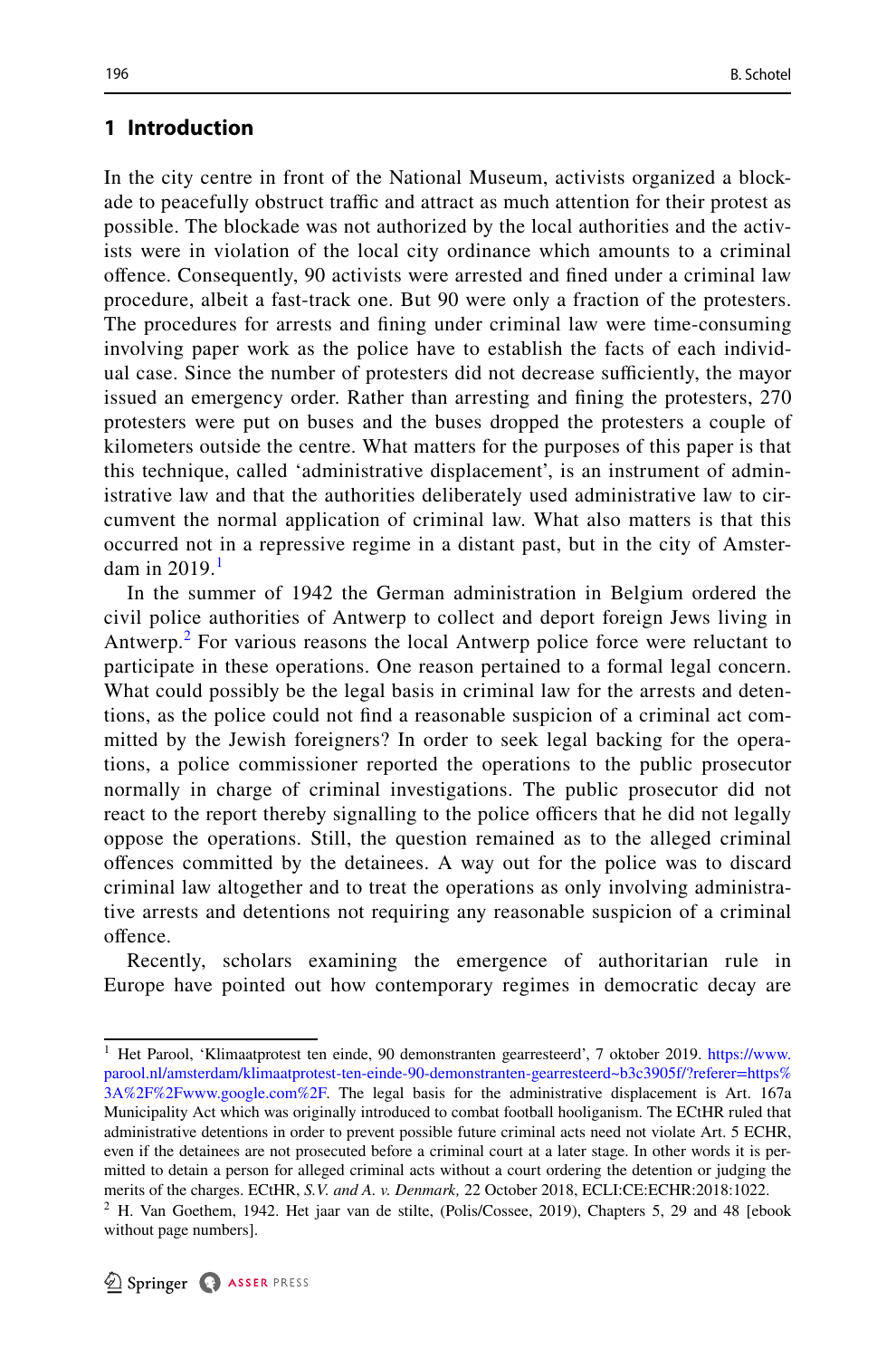strategically using the law to establish and strengthen their own position while structurally marginalizing the opposition. In fact, according to some scholars authoritarian regimes can be best understood as a dual state, namely a combination of the normative state (the rule of law) and the prerogative state (the pure—political or arbitrary—will of those in power). Contemporary regimes in democratic decay take all sorts of measures to target and marginalize political opponents. Although they are authoritarian by nature, the measures are cast in a legal form. In other words, for the contemporary regimes it is crucial that all their measures have at least the veneer of legality. Building on these insights, the present paper makes two new observations. First, administrative law is distinctively well suited to cater for the creation of a dual state. By distinctively I mean better than civil and criminal law. In fact, I argue that administrative law constitutes a dual state in and of itself combining normative state elements and prerogative state elements within a single area of law, in ways that cannot be done under civil and criminal law.<sup>[3](#page-3-0)</sup> Second, not only regimes in democratic decay but also liberal democracies make use of the dual state nature of administrative law. Hence the example of 'administrative displacement' in the Netherlands. The underlying normative objective of this article is to urge legal experts to acknowledge and explore the distinctive nature of administrative law and its authoritarian potential.

To clarify matters, I certainly do not claim that administrative law is authoritarian. Neither do I claim that it necessarily leads to authoritarian rule. Nor am I saying that administrative law is sufficient for the creation of authoritarian rule. I am not denying that civil and criminal law have been and can be used for authoritarian purposes. But I do claim that administrative law is distinctly better suited to cater for authoritarian rule than civil and criminal law. If constitutional and fundamental rights constraints are lifted then one finds little to no legal resources within administrative law to resist authoritarian rule. To put it differently, it seems that the authoritarian tactics of regimes in democratic decay only violate constitutional and fundamental rights law, but are completely in compliance with administrative law. So while the regimes may actively pursue a constitutional breakdown, there is no need for them to also undermine administrative law. Apparently, administrative law already suits their purposes just fine.

Administrative law constitutes a dual state because it combines normative state elements with prerogative state elements. The dual state character of administrative law boils down to the fact that while virtually all administrative acts are susceptible to judicial review covering all aspects of the administrative act (law, fact and policy) (normative state), the judicial review is in practice either obsolete or too superfcial

<span id="page-3-0"></span><sup>&</sup>lt;sup>3</sup> I am aware that administrative law is not a 'state'. So when I say that administrative law constitutes a dual state, I mean that it combines the elements of the dual state in a single legal feld or legal regime. By doing so I can use an existing, albeit adapted, concept, rather than coining a new term. Furthermore, for certain persons administrative law tends to become like a state, as their legal position becomes increasingly governed by administrative law only, e.g. certain aliens.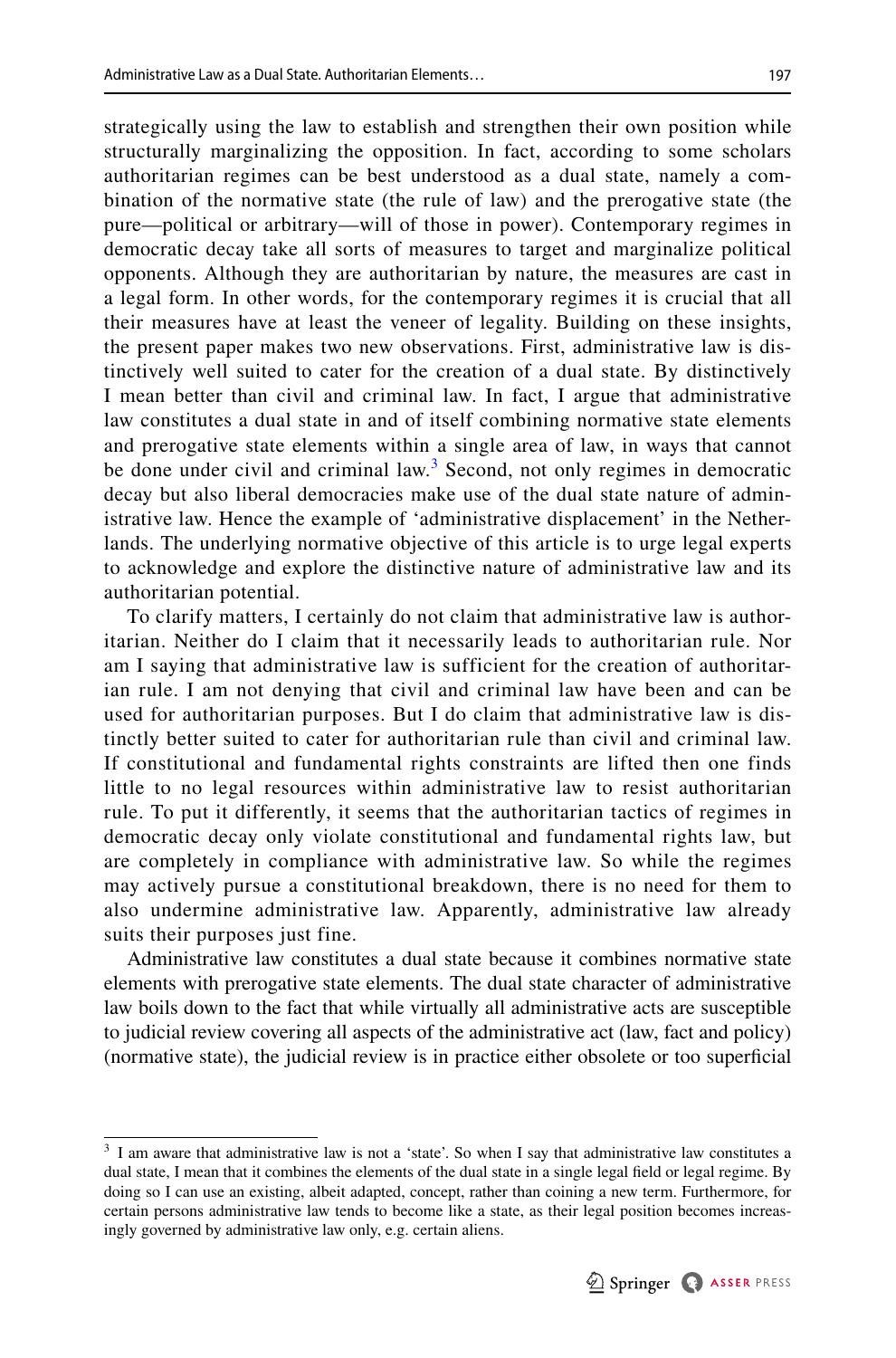(prerogative state). This leaves authorities with ample room to take authoritarian measures while benefting from a legality bonus.

Taking cue from the recent scholarship on authoritarian rule, Section [2](#page-4-0) construes the legal order of regimes in democratic decay as a dual state. To this efect the paper will draw on Ernst Fraenkel's concept of the dual state which he used to analyze German law during the Nazi regime and on the recent adaptation of this concept by Jens Meierhenrich. Section [3](#page-9-0) seeks to show that administrative law is distinctively well suited compared to civil and criminal law to cater for a dual state. Based on the conventional doctrinal literature on administrative law and comparative administrative law, the Section identifes typical features of administrative law, e.g. the presumption of legality, the privilege of execution, policy discretion and judicial deference to administrative fact-finding.<sup>[4](#page-4-1)</sup> These typical administrative law arrangements combine normative and prerogative state elements in a single feld of law. Section [4](#page-22-0) will illustrate the central claims of the paper with examples of legal arrangements in liberal democracies where the authorities use administrative law to circumvent or pervert the normal operation of criminal law. It will look at crimmigration and alien detention of citizens.

## <span id="page-4-0"></span>**2 Regimes in Democratic Decay and the Dual State**

#### **2.1 Contemporary Authoritarian Rule**

Recently Tom Gerald Daly mapped the landscape of the burgeoning literature on the phenomenon called democratic decay, rule of law backsliding or authoritari-anism.<sup>[5](#page-4-2)</sup> On the basis of this mapping exercise he comes up with a summary definition of democratic decay or authoritarianism, namely "the incremental degradation of the structures and substance of liberal constitutional democracy". The notion of 'structures' refers to "democratic institutions such as courts, human rights commissions and ombudsmen, as well as political parties, media, and NGOs."<sup>[6](#page-4-3)</sup> The tactics that contribute to this so-called degradation of the structures of liberal constitutional democracy have been well documented and criticized by human rights bodies, NGOs and scholars.[7](#page-4-4) Probably one of the most recent, comprehensive and detailed country studies is Sadurski's legal analysis

<span id="page-4-1"></span><sup>4</sup> Though the literature on authoritarian rule is truly global, I concentrate on the European experience and in particular the administrative law of the EU Member States.

<span id="page-4-2"></span><sup>5</sup> T. Daly, 'Democratic Decay: Conceptualising an Emerging Research Field' Hague Journal on the Rule of Law (2019) 11:9–36.

<span id="page-4-3"></span><sup>6</sup> Daly, 17.

<span id="page-4-4"></span><sup>7</sup> For references to reports and literature see, inter alia: T. Daly; J. Meierhenrich, The Remnants of the Rechtsstaat. An Ethnography of Nazi Law (OUP, 2018), especially Chapter 9; W. Sadurski, Poland's Constitutional Breakdown (OUP, 2019), Ch. 9; K. Scheppele (2018), 'Autocratic Legalism' 85 The University of Chicago Law Review 545. The tactics largely correspond with a recent infuential analysis of indicators of democratic decay by S. Levitsky and D. Ziblatt in their How Democracies Die. (Viking/ Penguin Random House Books, 2018), 21–24.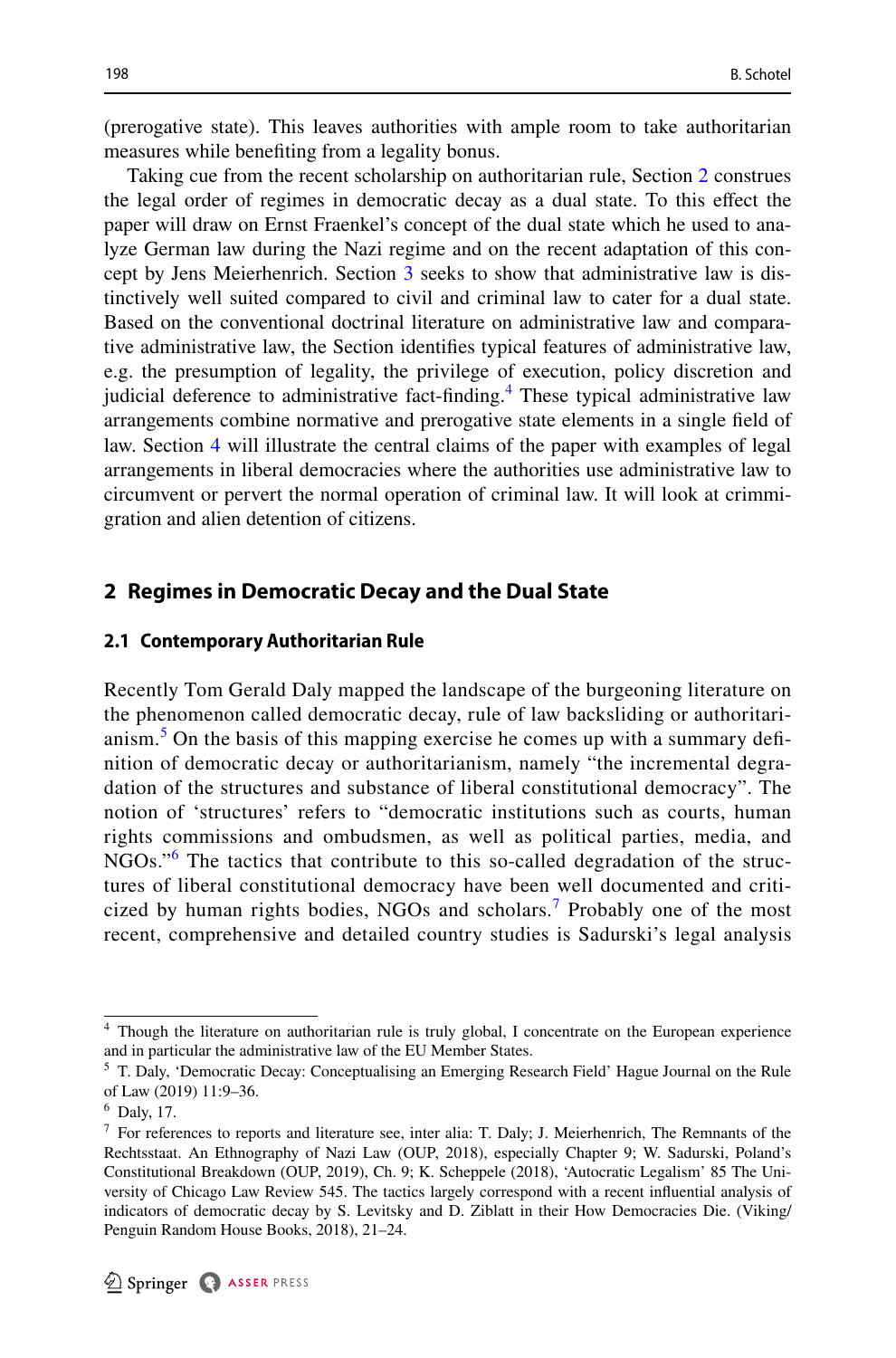of the authoritarian tactics deployed in Poland. First, paralyzing any constitutional review of the regime's legislative and executive actions. Then packing constitutional and higher courts with judges loyal to the regime, thereby paving the way for judicial activism endorsing the platform of the majority regime.<sup>[8](#page-5-0)</sup> Second, the regime seeks to control independent media outlets by fring independent and critical journalists, editors and managers employed by the state media. Or by privatizing and selling state media outlets to investors linked to the regime.<sup>[9](#page-5-1)</sup> Third, the regime marginalizes civil society by cutting off subsidies, limiting the right to demonstrate, and deliberately failing to protect opponents against harassment and attacks by supporters of the regime.<sup>[10](#page-5-2)</sup> Members of civil society are fned and prosecuted for voicing their dissent in order to deter other dissenters from openly protesting. More generally, under the guise of combating terrorism, new laws grant authorities extensive competences to collect personal data of citizens. Also criminal law rules of evidence are amended in order to admit evidence in court that has been acquired illegally. Finally, regimes in democratic decay seek to control the economic sphere and by the same token economically marginalizing opponents.<sup>11</sup> The regime may dismiss opponents working in the public administration. State-owned companies may be privatized and sold off to investors linked to the regime. Alternatively, when the opponents are working in the private sector, the regime may target them by structurally withdrawing or refusing economic permits. Also, the regime may structurally favour allies when awarding government contracts.

Contrary to the authoritarian regimes of the last century, the tactics of contemporary regimes in democratic decay are not outright repressive and totalitarian.<sup>12</sup> They are not repressive in the sense of being physically coercive. The measures are mostly purely legal and do not involve the direct use of physical force and violence against opponents. Neither are the regimes defending the measures on the basis of a political ideology that seeks to identify and eliminate an existential enemy (cf. capitalists, bourgeois intellectuals, communists, Jews, etc.). Their political platform is not supposed to dominate all aspects and principles of public and private life. In efect, rather than eliminating political opponents, the regimes 'merely' seek to marginalize them. The upshot for the regimes is that they can claim to defend political pluralism and allow political dissent. Furthermore, since the regimes want to beneft from the legitimacy of the rule of law, they still rule through legal institutions and legal instruments. And although observers have clearly shown that the above-mentioned authoritarian tactics do not satisfy minimal formal conceptions of the rule of law, let alone any substantive notions of lawfulness, the regimes continue to make active use of legal institutions and legal instruments.

<span id="page-5-0"></span><sup>8</sup> Sadurski, Chapters 3–4.

<span id="page-5-1"></span><sup>9</sup> Sadurski, Chapter 5.

<span id="page-5-2"></span><sup>10</sup> Sadurski, Chapters 5–6.

<span id="page-5-3"></span><sup>&</sup>lt;sup>11</sup> Sadurski, Chapter 5; Scheppele, 576.

<span id="page-5-4"></span><sup>12</sup> Scheppele, 573–579.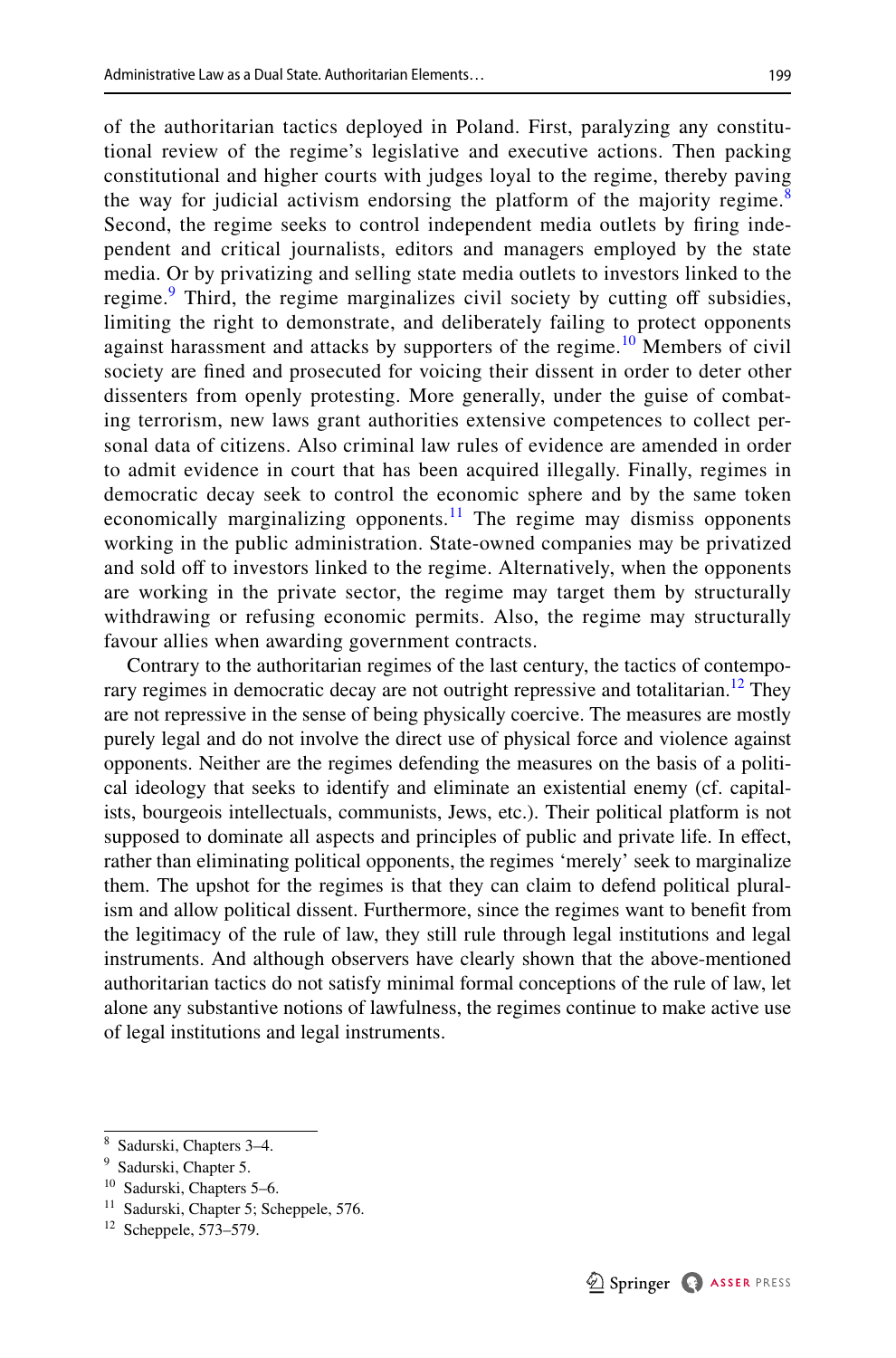## <span id="page-6-5"></span>**2.2 Dual State**

A particularly insightful way to understand the role of the law in authoritarian regimes is the concept of the dual state.<sup>13</sup> Jens Meierhenrich has recently revived the concept by drawing scholarly attention to Ernst Fraenkel's unique work, the Dual State.<sup>14</sup> Fraenkel conducted a thorough analysis of the frst 5–6 years of the legal system in Nazi Germany. Fraenkel, a Jewish lawyer, practised law himself in Germany up to 1938.<sup>15</sup> He gives us a look into the workings of the court system under Nazi rule from the perspective of a practising lawyer while adding historical and conceptual analyses. Fraenkel's central fnding is that the Nazi legal order was best understood as a dual state: a normative and a prerogative state.<sup>16</sup> The prerogative state is headed by the political government and is solely aimed at the realization of the ideology of the Nazi party. Accordingly, the prerogative state is not bound by positive law and the actions of the prerogative state are not subject to review by the courts or in any event not by the ordinary courts. The competences and actions of the Gestapo, e.g. arrests and detentions of political enemies, were prominent examples of the prerogative state. The normative state is headed by the (non-political) bureaucratic administration. It must guarantee the proper functioning of the normal tasks of the state that are not governed by the prerogative state. It covers criminal justice of non-political crimes, private law matters, economic regulation, etc. The normative state is bound by positive law and the actions of the administration are subject to judicial review by the normal courts (insofar as such judicial review is provided for by positive law).<sup>17</sup> The normative state was supposed to govern and protect the lives of the true deserving German citizens. It was not intended to protect the enemies of the German people. However, in practice the latter may receive collateral or indirect legal protection under the normative state. For example, Jews who were still participating in social and economic life could receive the normal protection of contract and labour law, because they had still social and economic ties with non-Jews. Targeting the Jews would then also adversely afect the legal position of non-Jews. But from the moment Jews were completely marginalized and the social

<span id="page-6-0"></span><sup>&</sup>lt;sup>13</sup> To clarify matters, for me the concept of the dual state was helpful to highlight the problematic features of administrative law. But the central concern of this article, namely the authoritarian or illiberal potential of administrative law techniques, does not rely on the aptitude of the dual state concept. Readers that may be distracted by this conceptual framework can skip Sects. [2.2](#page-6-5)[–2.3](#page-8-0) and proceed immediately to Sect. [3](#page-9-0).

<span id="page-6-1"></span><sup>&</sup>lt;sup>14</sup> J. Meierhenrich, The Remnants of the Rechtsstaat. An Ethnography of Nazi Law (Oxford: Oxford University Press, 2018).

<span id="page-6-2"></span><sup>&</sup>lt;sup>15</sup> J. Meierhenrich, 'An Ethnography of Nazi Law: The Intellectual Foundations of Ernst Fraenkel's Theory of Dictatorship' in E. Fraenkel, The Dual State: A Contribution to the Theory of Dictatorship, translated by E. A. Shils, with an Introduction by Jens Meierhenrich (Oxford: Oxford University Press, [1941], 2017), pp. xxvii–lxxxi.

<span id="page-6-3"></span><sup>&</sup>lt;sup>16</sup> E. Fraenkel, The Dual State: A Contribution to the Theory of Dictatorship, Part. I, Chapters I and III.

<span id="page-6-4"></span><sup>&</sup>lt;sup>17</sup> The so-called Enumerationsprinzip meant that in many of the German *Länder* there was still no general individual right to a judicial review of all types of administrative actions. Stolleis, 64.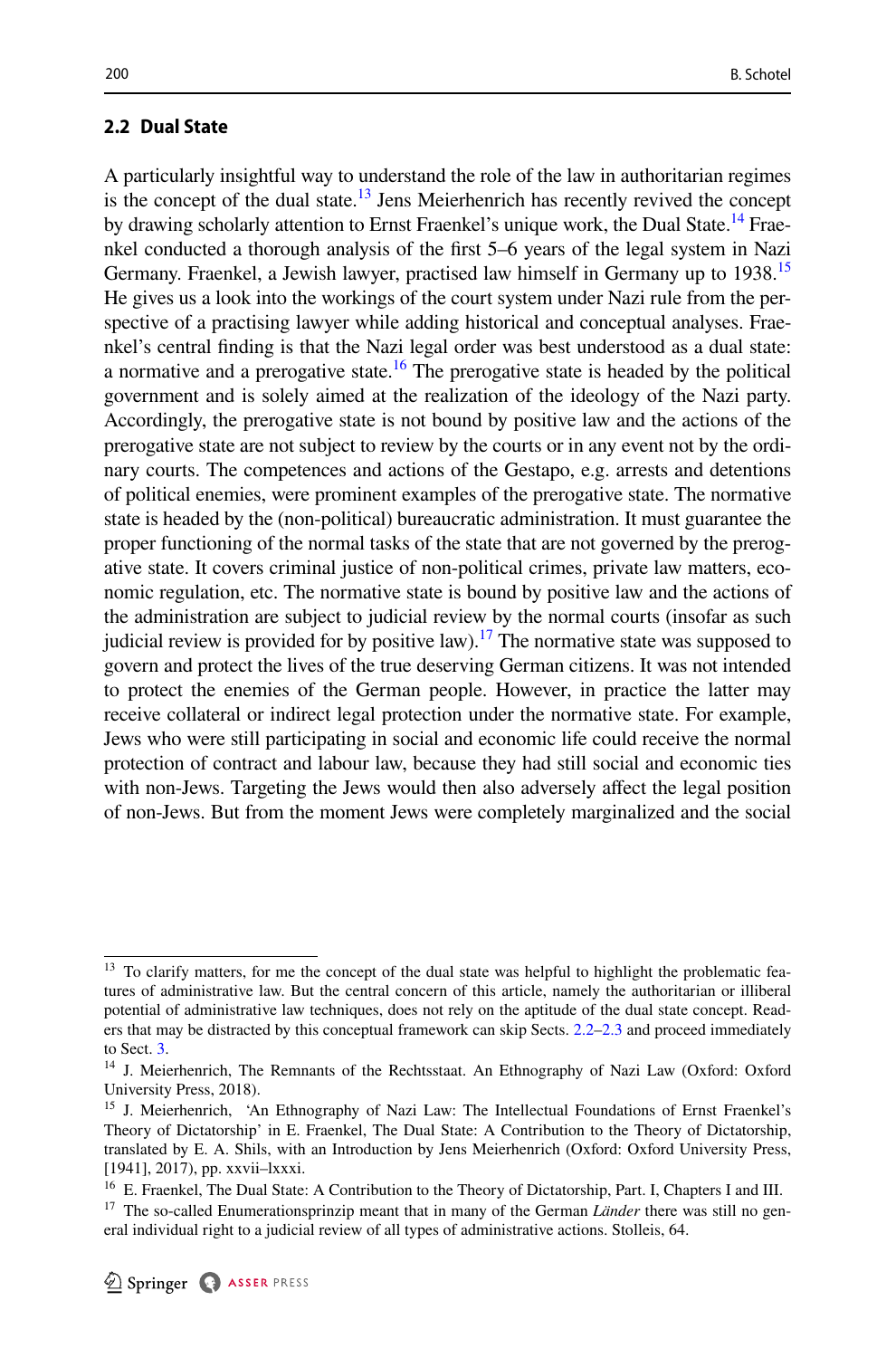and economic ties with non-Jews were severed, there was no need to grant Jews the protection of the normative state.<sup>18</sup>

Although the normative and prerogative state are distinct, they are deeply connected. Firstly, there is an absolute hierarchy. There is in principle no matter governed by the normative state in which the prerogative state may not intervene and take over. However, as Fraenkel's analysis of the case law shows, depending on the stage of development of the dual state, the courts of the normative state may temporarily resist such intervention and takeover.<sup>19</sup> Secondly, though the prerogative state depends on the normative state's capacity to take care of the normal business of administration, the latter does not represent a separate distinct ethical entity. It means that though the normative state may be bound by positive law, it does not have an ethical logic of its own: its ultimate logic and function is to serve the prerogative state. So the lesson from Fraenkel is that the normative state may occasionally temper and slowdown the prerogative state, but it will never work as a bulwark against the prerogative state.<sup>20</sup>

Meierhenrich has slightly adapted Fraenkel's depiction of the dual state in order to use it as a paradigm for analyzing contemporary authoritarian regimes.<sup>21</sup> In my reading of Meierhenrich's version of the dual state there is no absolute hierarchy between the prerogative and normative state.<sup>[22](#page-7-4)</sup> The power of the prerogative state to potentially intervene in every area of the normative state is crucial in totalitarian and repressive regimes. It seems less relevant to some of the contemporary regimes in democratic decay. Under the adapted version of the dual state the normative and prerogative state are thus more like coeval regimes. Still, for Meierhenrich the normative state is an essential ingredient of any successful authoritarian regime. In fact it is the normative state that helps to keep an authoritarian regime in place. It can provide minimal legitimacy to the majority of subjects. The normative state caters for output legitimacy by ensuring a minimal efectiveness of the normal tasks of the administration. And it caters for procedural legitimacy by upholding legality as a minimal form of the rule of law. So under the dual state of the Nazi regime the legality provided by the normative state was subordinate to the prerogative state. By contrast, in contemporary regimes in democratic decay that are neither totalitarian nor outright repressive, legality constitutes a crucial instrument of authoritarian rule.

The dual state is not merely a theoretical paradigm to be used by scholars trying to understand the workings of contemporary regimes in democratic decay.<sup>23</sup> The logic

<span id="page-7-0"></span><sup>18</sup> Fraenkel, 89–91.

<span id="page-7-1"></span><sup>&</sup>lt;sup>19</sup> Fraenkel discusses cases where the normal courts resisted Nazi interpretations that went against the letter or the spirit of positive law. The typical reasoning of the courts was not to reject the Nazi ideology per se, but a positivistic interpretation that the Nazi interpretation was simply not transposed into positive law by a statute or an explicit decree of the Führer. The courts argued that in the absence of such an explicit act or decree they could actually risk going against the will of the people and the Führer. Fraenkel, 85.

<span id="page-7-2"></span><sup>20</sup> Meierhenrich aptly uses the verb to *temper* instead of to *constrain,* Meierhenrich (2018), 231.

<span id="page-7-3"></span> $21$  J. Meierhenrich (2018), p. 245 and generally Chapter 9.

<span id="page-7-4"></span><sup>&</sup>lt;sup>22</sup> Meierhenrich finds the normative and prerogative state to be 'independent yet interrelated'. Idem.

<span id="page-7-5"></span><sup>&</sup>lt;sup>23</sup> See for example the speculations about whether the developments in Poland and Hungary amount to a kind of dual state as described by Fraenkel in M. Gersdorf and M. Pilich (2020), 'Judges and Representatives of the People: a Polish Perspective' 16 European Constitutional Law Review, 348-349 and J.-W. Müller, 'Refections on Europe's 'Rule of Law Crises'' in P. Kjaer and N. Olsen (eds), Critical Theories of Crisis in Europe. From Weimar to the Euro (London: Rowman & Littlefeld, 2016), 166–167.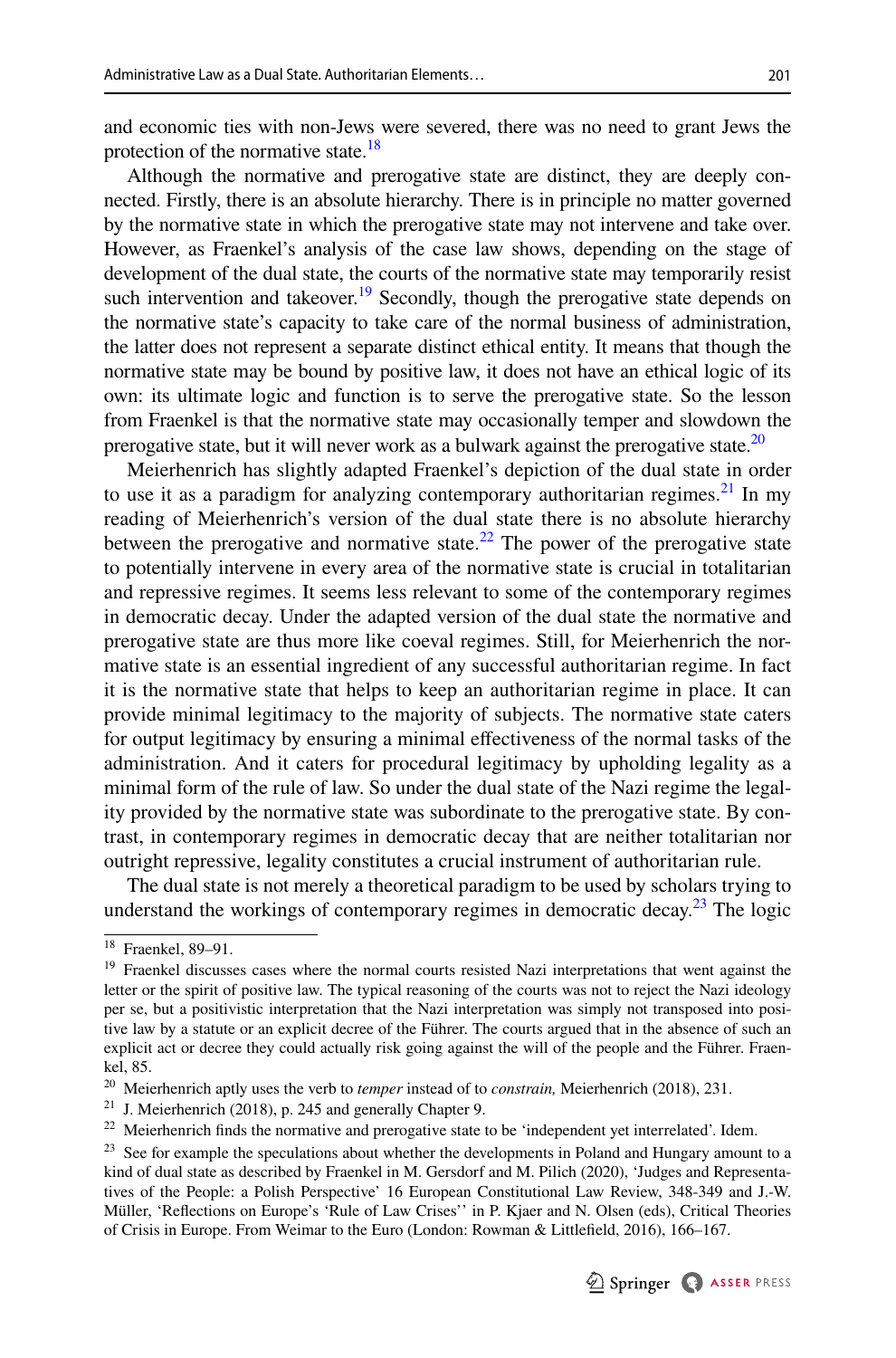of the dual state has penetrated the very reasoning of the ECJ. Recently, the Court has ruled that Member States cannot refuse to execute an European Arrest Warrant issued by Poland without conducting a specifc and precise verifcation of whether the person to be surrendered runs a risk of a breach of his/her fundamental rights, even if there is evidence of systemic defciencies concerning the independence of the judiciary in Poland.<sup>24</sup> According to the ECJ evidence of systemic deficiencies in judicial independence does not mean that all judges or all courts lack judicial independence.<sup>25</sup> Or in the words of the Advocate General an automatic refusal of an EAW 'could be construed as discrediting the professional work of *all* judges in the Republic of Poland.<sup>[26](#page-8-3)</sup> The reasoning of the Court and the Advocate General is understandable. But it also inadvertently recognizes and legitimizes a dual state in Poland: while some people may structurally be deprived of the protection of the law, this will not compromise the legal system as a whole because there are still independent judges who keep the normative state operational in Poland. With this judgment in its pocket the Polish regime can decide freely who will beneft from the normative state and who will receive prerogative state treatment.

#### <span id="page-8-0"></span>**2.3 A Prerogative State Within the Normative State**

The essence of a dual state is that the daily lives of the majority of citizens are governed by the normative state, while opponents of the regime are governed by the prerogative state.<sup>27</sup> It means that the citizens who support, cooperate with or do not oppose the regime must have the guarantee that their lives are governed by a normal properly functioning legal system, that is predictable, treats all citizens equally before the law and protects the rights of citizens against unlawful acts by fellow citizens and the state. $^{28}$  By contrast, when it comes to opponents, the regime should have its hands free to treat them as it deems fit. The difficulty is of course to ensure that the distinction between loyalists and opponents is sufficiently clear and stable for both citizens and bureaucrats. In repressive and totalitarian systems of the last century the regime can rely on an ideological and existential friend/enemy distinction to single out opponents.<sup>29</sup> Moreover, in those systems the prerogative state always took priority over the normative state. Furthermore, if legal instruments fell

<span id="page-8-1"></span><sup>24</sup> ECJ, in Joined Cases C-354/20 PPU and C-412/20 PPU, 17 December 2020, ECLI:EU:C:2020:1033, par. 70.

<span id="page-8-2"></span> $25$  Par. 41.

<span id="page-8-3"></span><sup>26</sup> Opinion of Advocate General, Campos Sánchez-Bordona, 12 November 2020, Joined Cases C-354/20 PPU and C-412/20 PPU, ECLI:EU:C:2020:925, par. 51 (emphasis in the original).

<span id="page-8-4"></span> $27$  I use the term citizen for reasons of style. The more correct legal term is legal subjects ('Rechtssubjekt', 'sujet de droit'), because the normative state applies to both citizens and non-citizens.

<span id="page-8-5"></span><sup>&</sup>lt;sup>28</sup> See for a study of an arguably relatively well functioning normative state regime, K. Hendley, Everyday Law in Russia (Cornell University Press, 2017).

<span id="page-8-6"></span><sup>&</sup>lt;sup>29</sup> Arguably a repressive and totalitarian regime can never make good on the promise of a normative state precisely because it is always conditional on the prerogative state not intervening with the normal operation of the law.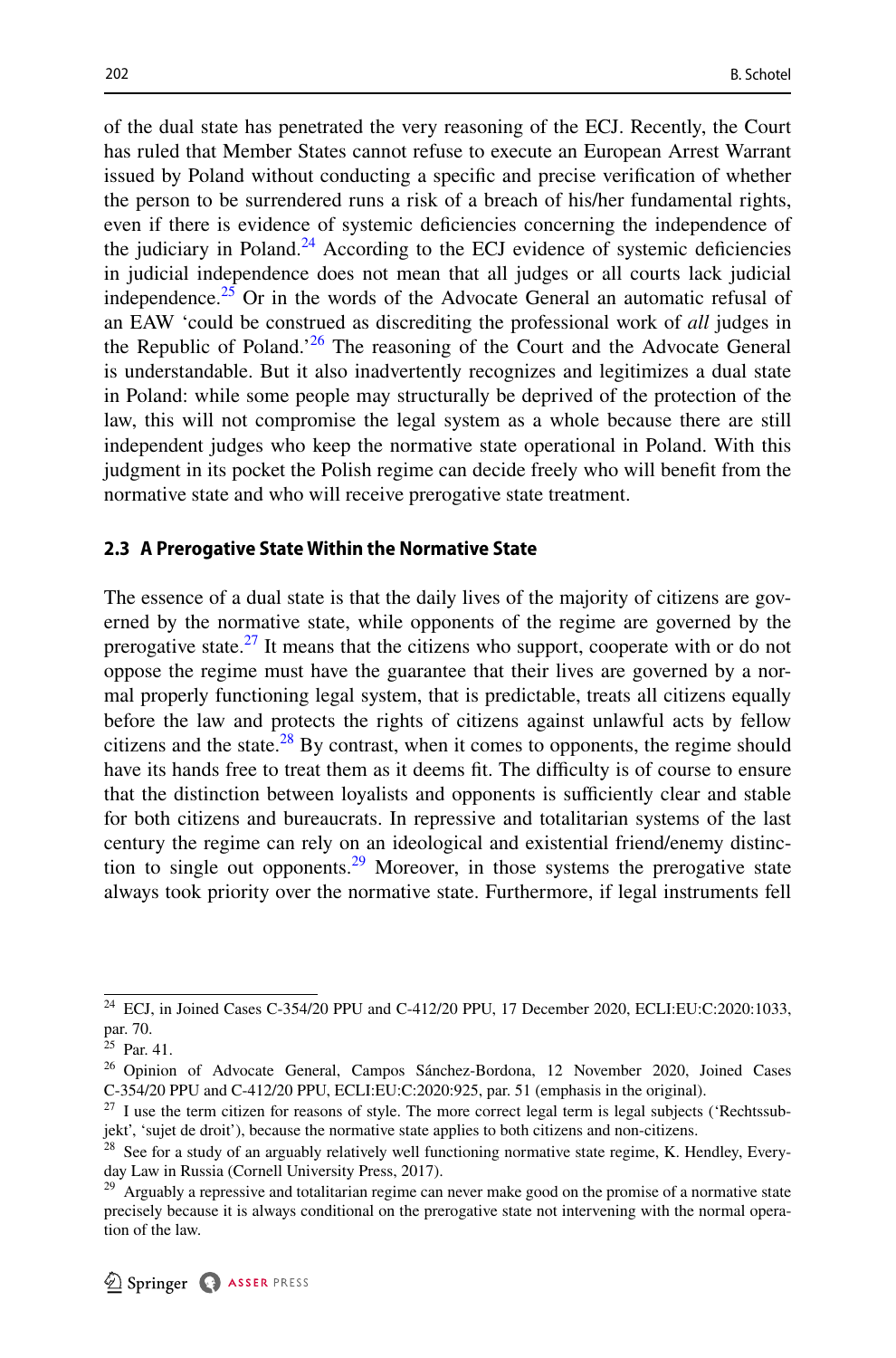short, the regime could simply act through de facto means, physical violence being the most spectacular form of de facto action.

Contemporary regimes in democratic decay cannot single out their opponents overtly in terms of existential enemies. Moreover, formally there are no prerogative state institutions in place. Formally all citizens, including opponents of the regime, are governed by the normative state. So how can contemporary regimes single out opponents and treat them diferently while maintaining the veneer of legality? How can contemporary regimes in democratic decay efectively use the law to marginalize their opponents while avoiding that the opponents are also protected by the law?

Rather than having a dual state whereby the prerogative state is distinct from and sovereign over the normative state, the prerogative state must operate from within the normative state. The legal system must be such that the regime can operate with the legitimacy of the law but without its constraints, or at least without constraints that are too strong. There are at least two sources of legality in a contemporary dual state: legislation and judicial review. The authoritarian measures must take the form of and/ or based on legislation. This is a relatively easy task as the contemporary regimes in democratic decay typically enjoy an absolute legislative majority. So they can legislate at will. The second source of legality is judicial review. The regimes can remove the authoritarian stain from their authoritarian tactics if they can show that their measures have been checked and approved by the courts. To this efect, the measures must be susceptible to review by the courts that check all relevant aspects of the measures in question. In other words, at least on paper, virtually all measures must be susceptible to judicial review while no relevant aspect of the measures should remain unchecked. But if this judicial review is truly universal (all measures) and comprehensive (all relevant aspects) then the authoritarian tactics may not pass judicial scrutiny. A contemporary regime in democratic decay needs a kind of law that allows the regime to claim that its measures are subject to judicial review, while it still has suffcient leeway to marginalize the opposition. In other words, a dual state whereby the tools of the prerogative state have become quotidian features of the normative state: a system allowing the regime to have the cake and eat it. It is the claim of this paper that administrative law constitutes such a dual state in and of itself.

## <span id="page-9-0"></span>**3 Administrative Law as a Dual State**

#### **3.1 Scholarly Context**

Critical observers correctly characterize the authoritarian tactics of contemporary regimes in democratic decay as undermining and abusing constitutional law. In efect, the rule of law decay is most of all a problem of constitutional and fundamental rights law. Inadvertently, this almost exclusive constitutional law and fundamental rights perspective may say something about administrative law. While it makes complete sense to speak of 'Poland's Constitutional Breakdown',<sup>30</sup> it seems

<span id="page-9-1"></span><sup>&</sup>lt;sup>30</sup> See the title of Sadurski's excellent legal analysis of Poland's democratic and rule of law breakdown.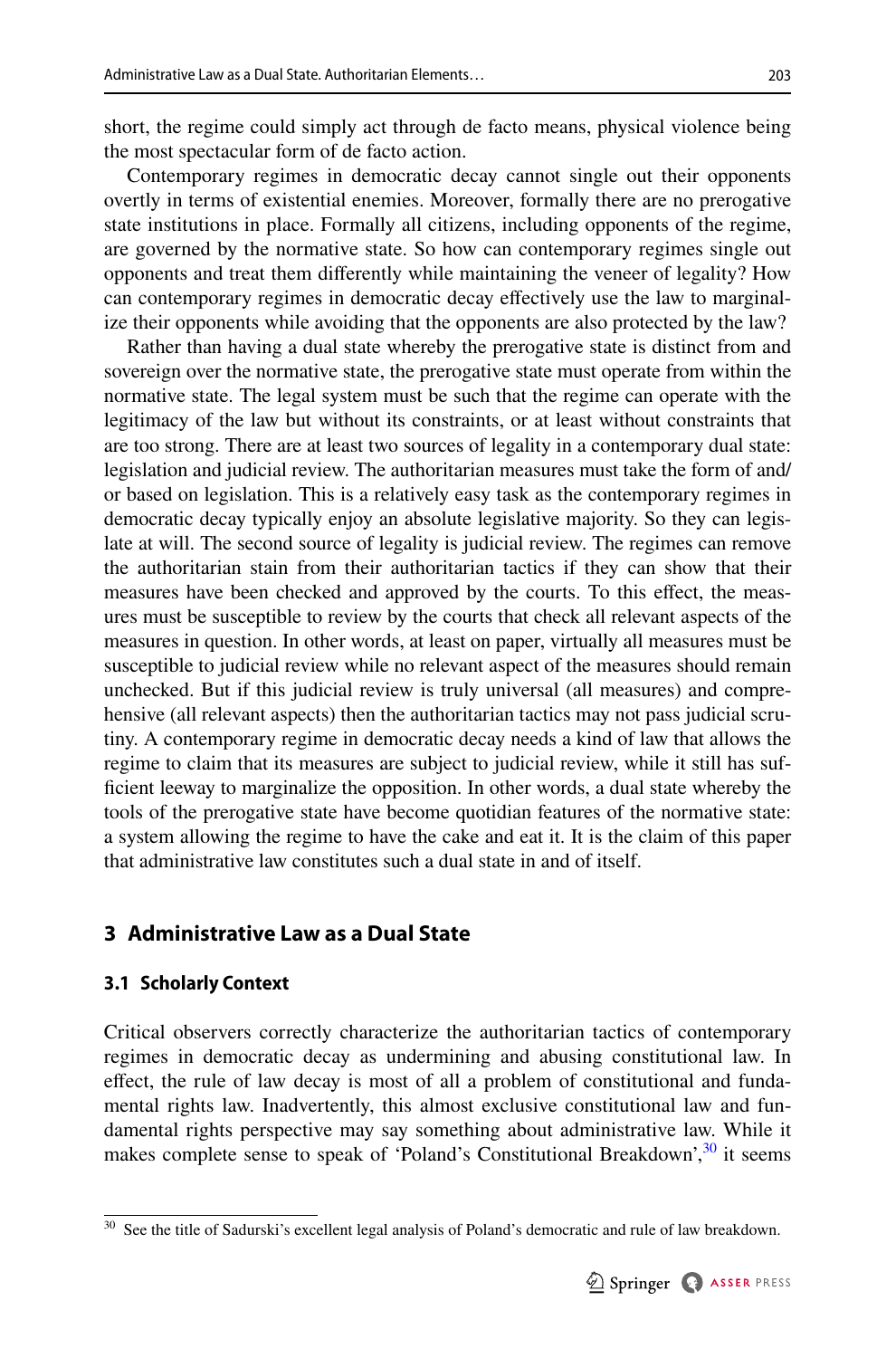less obvious to speak of 'The Breakdown of Administrative Law in Poland'. Apparently, there is nothing wrong with the authoritarian tactics from the perspective of administrative law. To put it diferently, regimes in democratic decay are violating constitutional law but they are not undermining administrative law.<sup>[31](#page-10-0)</sup>

One may argue that this exclusive constitutional law perspective is simply explained by the constitutional law nature of the authoritarian measures. Indeed, the most spectacular and shocking measures by the regimes, namely the complete destruction of the independence of the constitutional and higher courts, are constitutional law matters. But if we consider the example of authoritarian tactics in Poland mentioned above, we can see that the bulk consists of administrative law measures. The regime controls the media and marginalizes independent media through largely administrative law legislation and administrative decisions, as opposed to constitutional, criminal and civil law. Marginalizing civil society is largely done through administrative law decisions, e.g. denying subsidies, refusing to authorize a demonstration. Also the anti-terrorism competences allowing large-scale data surveillance are not criminal law but administrative law competences. When the regimes seek to control the economic sphere and by the same token economically marginalizing opponents, they do so mainly through administrative law measures (e.g. hiring and fring civil servants, the refusal and withdrawal of economic permits, privatization, public procurement). Interestingly, when the regimes mobilize criminal law against opponents they do not use criminal law in its classic function of having a court of law establish whether or not a suspect has committed a criminal ofence. They actually use criminal law as a means of putting pressure on opponents and create a chilling efect. Often the regimes abandon the criminal proceedings before the case makes it to the courts. $32$  In other words, the regimes can only use criminal law to their beneft by openly distorting its normal functions.

Administrative law seems to play a crucial role in the daily operations of contemporary regimes in democratic decay. However, when scholars analyze authoritarian regimes, they do not examine the *distinctive* role of administrative law in authoritarian regimes. Surely they inevitably include descriptions and examples of administrative law arrangements and practices that are operative in a particular authoritarian

<span id="page-10-0"></span><sup>&</sup>lt;sup>31</sup> I am not denying that constitutional and administrative law may be intrinsically connected. In fact, this is one of the perennial theoretical themes of modern administrative law. For an almost exhaustive comparative, analytical and historical study of the various positions in both constitutional and administrative law theory, see L. Heuschling, 'Verwaltungsrecht und Verfassungsrecht' in A. von Bogdandy, S. Cassese and P. Huber (eds) Verwaltungsrecht in Europa: Grundlagen in Handbuch Ius Publicum Europeanum vol. III (C.F. Müller, 2010, Heidelberg), 505–550. According to some scholars constitutional values and safeguards are or should be an integral part of positive administrative law. If so then undermining the constitutional law necessarily implies undermining administrative law. But what has been compromised are the constitutional values within administrative law. It seems that administrative law does not have 'constitutional values' of its own which are not also already present in constitutional law proper. It means that when a regimes breaks down the constitution, administrative law does not have the resources of its own to resist authoritarian tactics. On paper the principles of good administration could be an example of constitutional values that are an exclusive product of administrative law. But in practice when it comes to authoritarian and illiberal measures the principles of good administration have turned out to be rather toothless.

<span id="page-10-1"></span><sup>32</sup> Sadurski, 154.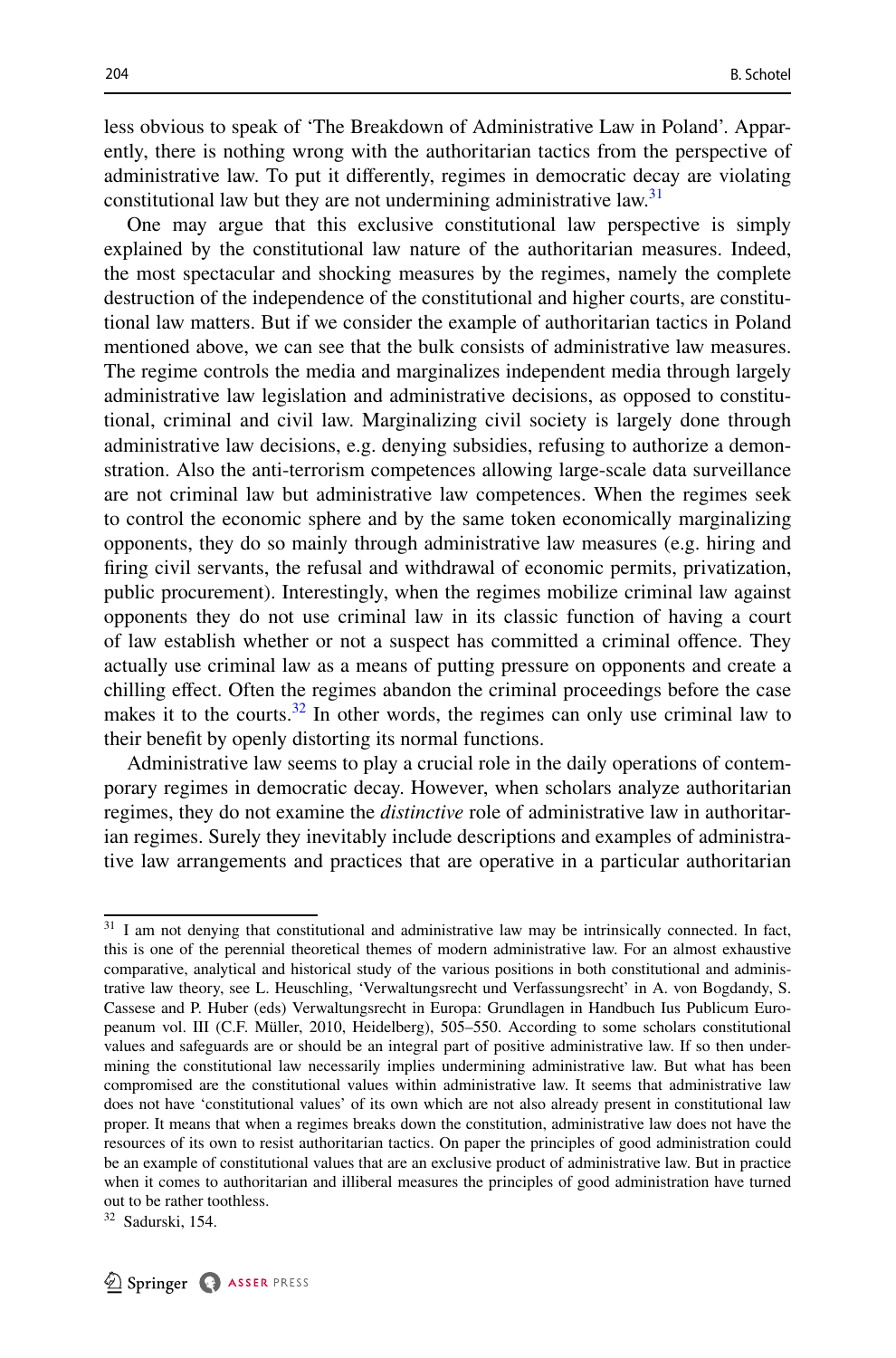regime.<sup>33</sup> For example, Ginsburg's invaluable contribution explains why authoritarian rulers have an interest in subjecting themselves to administrative law.<sup>34</sup> But he does not explain what is so distinctive about administrative law compared to criminal and civil law that makes it particularly convenient for authoritarian regimes. In an insightful overview of administrative law in Hungary, Kovacs and Scheppele point out the limitations to individual legal protection under Hungarian administrative law.<sup>35</sup> They seem to suggest that these limitations are partially a legacy of the socialist era. They do not explain to what extent this may be a feature shared by the administrative law of European jurisdictions with a long liberal tradition. Fraenkel himself considered the workings of the administrative courts during the Nazi regime as part of the normative state, standing on an equal footing with the criminal and civil law courts.<sup>36</sup> He did not see administrative law as combining the prerogative and normative state elements in a single legal feld. In the context of the dual state in contemporary regimes in democratic decay, Meierhenrich emphasizes the importance of investigating the more quotidian operations of the normative state. $37$  But he does not construe administrative law as distinctively problematic let alone as a dual state order in and of itself. Similarly, Hendley's excellent study of 'everyday law' in post-communist Russia does not discuss the special role of administrative law.<sup>[38](#page-11-5)</sup>

In fact Fraenkel's study and later legal historical studies on administrative courts during the Nazi regime seem to contradict my claim that administrative law distinctively caters to authoritarian rule.<sup>39</sup> Firstly, there are many cases whereby adminis-trative courts ruled against the interest of the Nazi regime.<sup>[40](#page-11-7)</sup> Secondly, the regime successfully sought to shield all matters it deemed political from any review by the

<span id="page-11-0"></span><sup>&</sup>lt;sup>33</sup> For example, the various country studies in T. Ginsburg & T. Moustafa (Eds.), Rule by Law: The Politics of Courts in Authoritarian Regimes (Cambridge: Cambridge University Press, 2008). Neither does Jothie Rajah's excellent account of the emergence of an authoritarian rule of law in Singapore identify administrative law as distinctively problematic. See J. Rajah, Authoritarian Rule of Law. Legislation, Discourse and Legitimacy in Singapore (Cambridge, Cambridge University Press, 2012). Probably this has also to do with the specifc origins of Singapore's legal system which from the outset had a thin and fragile rule of law basis (51-52). In fact Rajah mentions how at some point in time activist lawyers deployed administrative law to bring mandamus orders against state actors (175).

<span id="page-11-1"></span><sup>&</sup>lt;sup>34</sup> T. Ginsburg, 'Administrative Law and the Judicial Control of Agents in Authoritarian Regimes' in T. Ginsburg & T. Moustafa (Eds.), Rule by Law: The Politics of Courts in Authoritarian Regimes (pp. 58–72). Cambridge: Cambridge University Press, 2008.

<span id="page-11-2"></span><sup>&</sup>lt;sup>35</sup> K. Kovács and K. Lane Scheppele, 'Hungary's post-socialists administrative law regimes' in Rose Ackermann and Peter Lindseth, Comparative Administrative Law (2nd ed) (Edward Elgar, Cheltenham, 2017), 134–135.

<span id="page-11-3"></span><sup>36</sup> Fraenkel, Part. I, Chapters I and III.

<span id="page-11-4"></span><sup>37</sup> Meierhenrich (2018), p. 250, endnote 140.

<span id="page-11-5"></span><sup>&</sup>lt;sup>38</sup> Since Hendley focuses on the operations of the normative state, the fact that administrative law combines normative and prerogative state elements is not directly relevant for her general claim about everyday law in Russia. K. Hendley, Everyday Law in Russia (Cornell University Press, 2017).

<span id="page-11-6"></span><sup>&</sup>lt;sup>39</sup> L. Frege, 'Der Status des Preussischen Oberverwaltungsgerichts und die Standhaftigkeit seiner Rechtsprechung auf politischen Gebiet' in H. Külz and R. Naumann (eds.). Staatbürger und Staatgewalt, vol. 1, (Karlsruhe, C.F. Müller, 1963), 131–155; M. Stolleis, 'Die Verwaltingsgerichtsbarkeit im Nationalsozialismus' in H.-U. Erichsen e.a. (eds) System des verwaltungsgerichtlichen Rechtsschutzes. Festschrift für Christian-Friedrich Menger (Heymans, Cologne, 1985), 57–80.

<span id="page-11-7"></span><sup>40</sup> Stolleis, 71.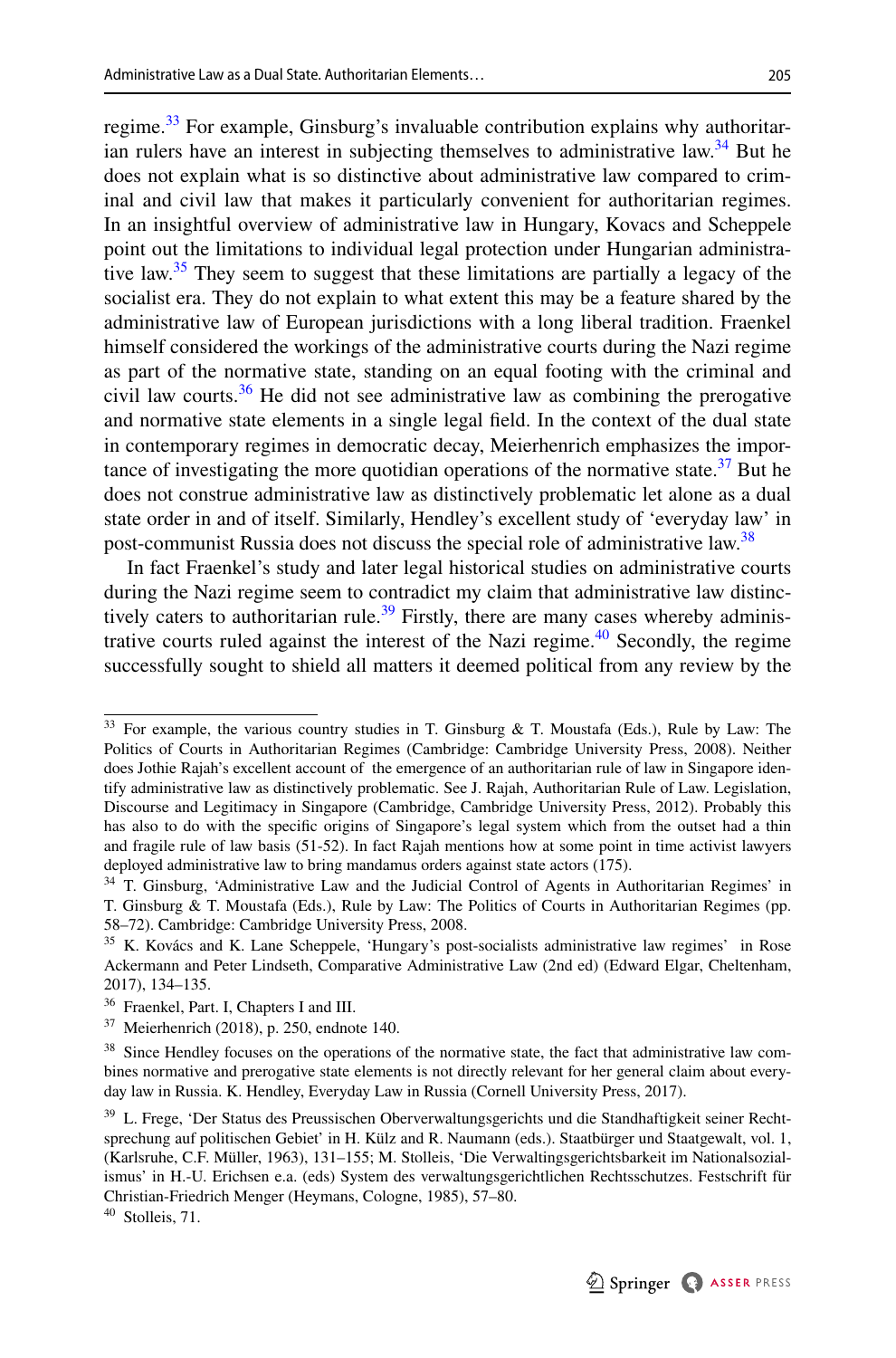administrative courts. $41$  In other words, the regime did perceive judicial review by the administrative courts as a genuine constraint. However, there are also many cases whereby the courts ruled in favour of the regime where it could have done otherwise.<sup>42</sup> Also legal historians are cautious to note that the literature only discusses case law from the higher administrative courts. But probably many unlawful acts were never challenged before a court or ended at first instance only.<sup>43</sup> More importantly, what is really missing in the literature is how even normal features of administrative law already accommodated much of the regime's plans. For example, contemporary scholars have characterized the 1935 ruling by the highest Prussian administrative court as an example of the rule of law resisting the regime.<sup>44</sup> The court ruled that 'Gypsies' were also subjects of the German State and were thus not governed by some sort of state of exception. Therefore the authorities could not chase them away from one place to another. But what scholars have failed to see is how on the basis of administrative law the court left ample room for the regime to take measures targeting and marginalizing 'Gypsies' short of chasing them away. The court recognized the power of the police to combat the threats to public order resulting naturally from the Gypsy lifestyle.[45](#page-12-4) Whereby it should be noted that the courts would only check marginally if in fact there was a threat to public order.

Interestingly, in the US context some experts in public law have argued that there is something distinctively special about administrative law that makes it either a sort of 'state of the exception' law or simply unlawful.<sup>[46](#page-12-5)</sup> Still these positions are only remotely related to my claim that administrative law constitutes a dual state. The debates are primarily about administrative legislation, i.e. the generally binding legal rules and regulations issued by the administration as opposed to Congress.<sup>47</sup> Also the discussions are embedded in the particularities of US constitutional case law and legal doctrine. The authors do not use the paradigm of the dual state and they do not link administrative law to contemporary regimes in democratic decay. Yet an important commonality between these debates in the US and my claim is a focus on the distinctive nature of administrative law.

Thus the novelty of this section is that so far scholars have not noticed how normal administrative law constitutes a dual state in and of itself that caters for

<span id="page-12-0"></span> $41$  Stolleis, 62 and 79.

<span id="page-12-1"></span><sup>42</sup> Frege, 146–150.

<span id="page-12-2"></span><sup>43</sup> Stolleis, 80.

<span id="page-12-3"></span><sup>44</sup> D. Merten, 'Geschichte der Verwaltungsgerichtsbarkeit in Preussen' in K.-L. Sommermann and B. Schafarzik (eds), Handbuch der Geschichte der Verwaltungsgerichtsbarkeit in Deutschland und Europa (Berlin, Springer 2019), 300.

<span id="page-12-4"></span><sup>45</sup> 'Freilich ist die Polizei berechtigt, den aus den eigentümlichen Lebensgewohnheiten der Zigeuner und ihren Nomadentum entspringenden besonderen polizeilichen Gefahren entgegenzutreten.' PrOVGE 97, 177 (5 December 1935) cited in Stolleis, 71–72.

<span id="page-12-5"></span><sup>46</sup> A. Vermeule (2009), 'Our Schmittian Administrative Law', 122 Harvard Law Review 1095 ; P. Hamburger, Is Administrative Law Unlawful (Chicago, The Chicago University Press, 2014).

<span id="page-12-6"></span><sup>&</sup>lt;sup>47</sup> Taking cue from Hamburger, Evan Bernick challenges the current practice of judicial deference to fact-fnding by administrative agencies. Yet he argues in favour of full judicial review only when core private rights are involved. He is thinking mainly of administrative fnes that infringe the general right to property and administrative measures depriving a person of her liberty. E. Bernick (2018), 'Is Judicial Deference to Agency Fact-Finding Unlawful?' 16 The Georgetown Journal of Law and Policy 27.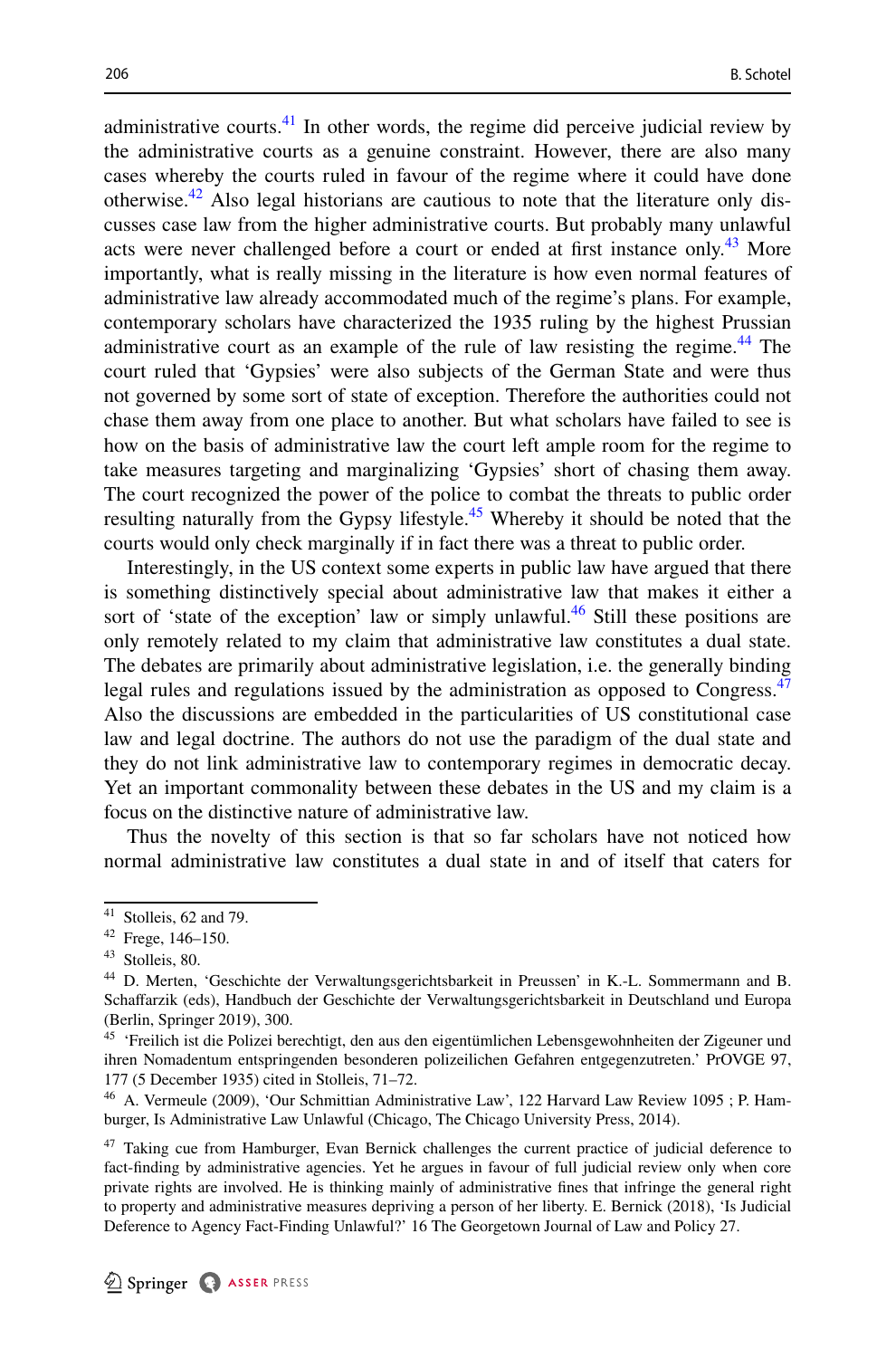authoritarian tactics of regimes in democratic decay. Administrative law has the distinctive quality of ofering regimes a legality bonus while legally allowing them to marginalize opponents. The crucial insight is that the authoritarian potential of administrative law is not the product of authoritarian rule, but comes from the elements from normal administrative law shared by all jurisdictions in Europe, liberal and illiberal alike.<sup>48</sup>

Below this article identifes characteristic elements of administrative law that produce the dual state: universal and comprehensive judicial review of administrative action, the presumption of the legality of the administrative act, the privilege of execution of the administration and judicial deference to policy discretion and fact-fnding by the administration. These are all uncontroversial elements of normal administrative law as practised and taught in European jurisdictions.<sup>49</sup> Again, I am not claiming that administrative law is authoritarian or will necessarily lead to authoritarian rule. Neither am I saying that through administrative law authorities can have it fully their way. For example, regimes in democratic decay directly seek to determine the organization and composition of administrative courts, in order to ensure that administrative courts will decide in their favor in cases that matter

<span id="page-13-1"></span><sup>&</sup>lt;sup>49</sup> I focus on continental EU Member States covering two large families of administrative law, namely French and German administrative law. For reasons of space and my lack of competence, I have omitted administrative law jurisdiction in common law systems. For Germany and France I relied on textbooks used in legal education and by legal professionals. Germany: H. Maurer and C. Waldhoff, Allgemeines Verwaltungsrecht (Munich, C.H. Beck, 2020); F. Hufen, Verwaltungsprozessrecht (Munich, C.H. Beck, 2019); M. Fehling, B. Kastner and R. Störmer (eds.), Verwaltungsrecht: VwVfG, VwGO, Nebengesetze: Handkommentar (Baden-Baden, Nomos, 2016); S. Detterbeck, Allgemeines Verwaltungsrecht: mit Verwaltungsprozessrecht (Munich, C.H. Beck, 2016); W. Hofmann-Riem and E. Schmidt-Assmann, Grundlagen des Verwaltungsrecht, vol. 2–3, (Munich, C.H. Beck 2012). France: J. Waline, Droit administratif (Paris, Dalloz, 2018); P. Gonod, Droit administratif general (Paris, Dalloz, 2018); D. Truchet, Droit administratif (Paris, Presses Universitaires de France, 2017); P.-L. Frier and J. Petit, Droit administratif (Paris, L.G.D.J., 2014). For administrative law in other European jurisdictions I relied on the country studies in the following edited volumes of comparative administrative law: A. von Bogdandy, P. Huber and L. Marcusson (eds), Verwaltungsgerichtbarkeit in Europa: Institutionen und Verfahren in Handbuch Ius Publicum Europeanum vol. VIII (C.F. Müller, 2019, Heidelberg); A. von Bogdandy, S. Cassese and P. Huber (eds) Verwaltungsrecht in Europa: Grundzüge in Handbuch Ius Publicum Europeanum vol. V (C.F. Müller, 2014, Heidelberg); J.-B. Auby and J. Dutheil de la Rochère (eds.), Traité de droit administrative européen (Brussels, Bruylant, 2014); J. Schwarze, European Administrative Law (Office for Official Publications of the European Communities, 2006); R. Seerden (ed), Comparative Administrative Law. Administrative Law of the European Union, its Member States and the United States (Intersentia, Cambridge, 2018). To have a comparative view of the scope and intensity of judicial review by the administrative courts in Europe I used: M. Kayser, 'Rechtsschutz und Kontrolle' in A. von Bogdandy, S. Cassese and M. Huber (eds) Verwaltungsrecht in Europa: Grundzüge in Handbuch Ius Publicum Europeanum vol. V (C.F. Müller, 2014, Heidelberg), 1047–1130. For a more practice-based understanding of judicial review I relied on A. Vasco Barrón and C. Günther, 'General Report. Administrative Law in the European Union Single Case Decision-Making' ReNEUAL I Seminar Cologne 2–4 December 2018.



<span id="page-13-0"></span><sup>&</sup>lt;sup>48</sup> The intensive scrutiny of facts by German administrative courts seems an exception among European jurisdictions. It is also largely a break from Germany's pre-WWII administrative law tradition. G. Nolte (1994), 'General Principles of German and European Administrative Law - A Comparison in Historical Perspective' 57 The Modern Law Review 2, 198–204.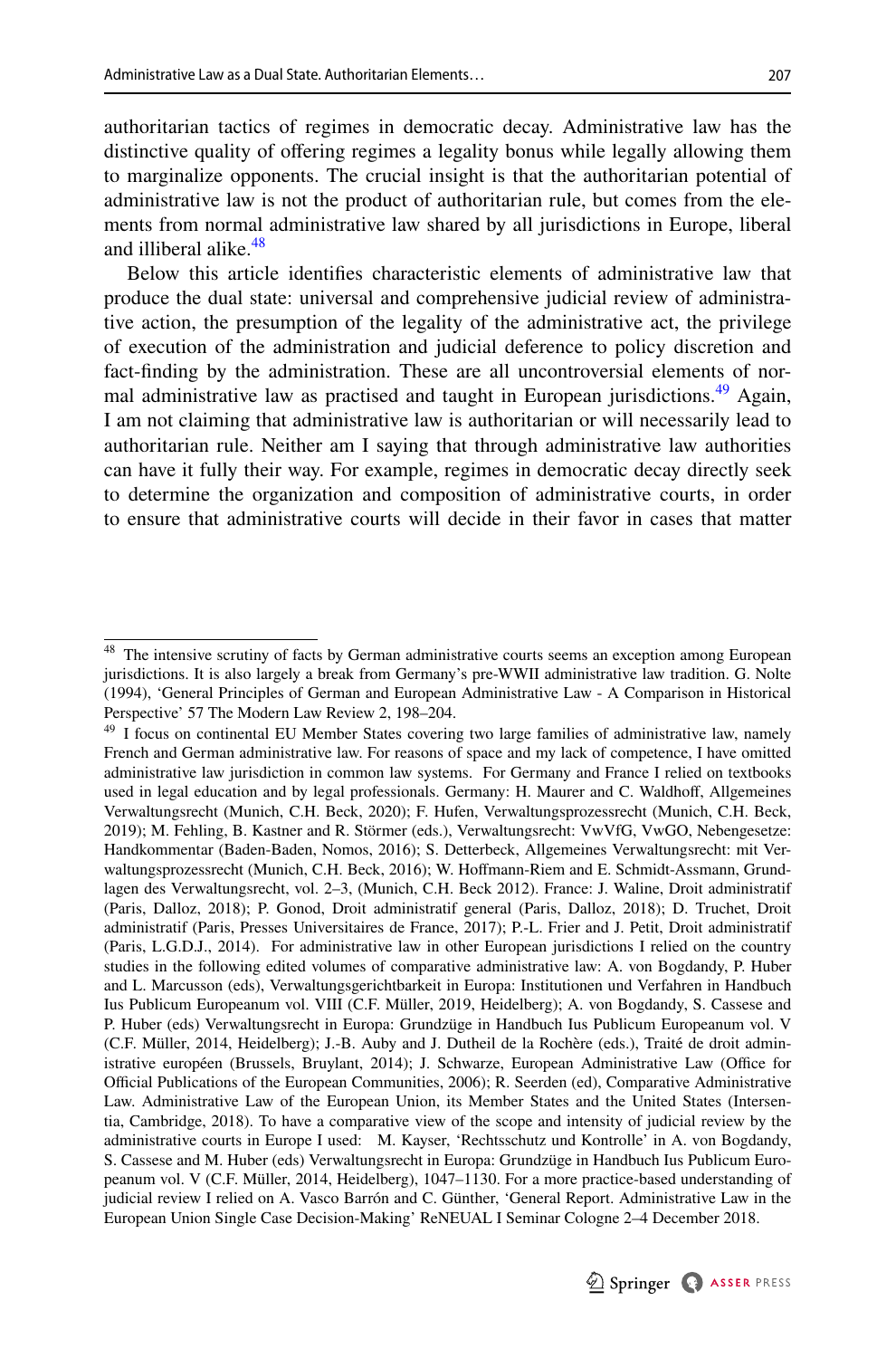the most to them.<sup>50</sup> This suggests that, without partisan and biased administrative courts, in and of itself administrative law does not fully cater for the whims of the regime. Also I am not denying how historically speaking, modern administrative law and modern rule of law (or rather *Rechtsstaat* or *état de droit*) coevally emerged as a response to the police state in the German territories and the administrative state in France.<sup>51</sup> But I do claim that administrative law contains elements that are distinctively well suited to cater for authoritarian tactics.

#### **3.2 Access to Justice, the Presumption of Legality and the Privilege of Execution**

The crux of the dual state is that there must be sufficient normative state elements present to produce legal legitimacy. For judicial protection by administrative courts the normative state element consists of the fact that judicial review is universal, albeit limited. Today, virtually all administrative acts are subject to judicial review. Few are the acts that are formally excluded from judicial review (e.g. 'actes de gouvernment' in France). Jurisdictions that do not allow a judicial review of general legislation issued by the administration still allow a review of individual administrative decisions based on such administrative legislation (e.g. Germany and the Netherlands). Also, jurisdictions that only allow citizens to challenge administrative acts if they can invoke a subjective right tend to interpret the notion of subjective rights extensively and thus granting standing in most cases. Furthermore, the threshold for accessing the administrative courts is relatively low, e.g. in many jurisdictions the court fees are low and representation by a professional lawyer is not mandatory. So thanks to administrative law no act by the administration is immune from judicial scrutiny. In this respect, administrative law ensures that public authorities, including regimes in democratic decay, satisfy a quintessential requirement of the rule of law, namely that all acts by the administration are bound by  $law.<sup>52</sup>$  $law.<sup>52</sup>$  $law.<sup>52</sup>$ 

Although access to the administrative courts is largely universal, in practice judicial protection by the administrative courts is often cumbersome or simply obsolete. In fact, the normative state character of universal access to administrative courts is tempered by prerogative state elements inherent in administrative law. This has to

<span id="page-14-0"></span><sup>50</sup> M. Bernatt (2019), 'Illiberal Populism: Competition Law at Risk?' Working Paper, 24 January 2019, available at SSRN: <https://ssrn.com/abstract=3321719>, sections IV.B.1–2, 27–36. In this respect, it should be noted that the reforms introduced by the regimes pertain to the organization and composition of administrative courts, but not the actual legal techniques and concepts of administrative law.

<span id="page-14-1"></span><sup>&</sup>lt;sup>51</sup> P. Costa, 'The Rule of Law: a Historical Introduction' in P. Costa and D. Zanilo (eds) The Rule of Law. History, Theory and Criticism (Dordrecht: Springer, 2007), 93–102; L. Mannori and B. Sordi, 'Science of Administration and Administrative Law', in P. Grossi, H. Hofmann, and D. Canale (eds) A Treatise of Legal Philosophy and General Jurisprudence. Vol. 9: A History of the Philosophy of Law in the Civil Law World, 1600–1900 (Dordrecht: Springer, 2009), 242–248.

<span id="page-14-2"></span> $52$  To be clear, this distinctive quality of administrative law is only useful to the extent that the regime still seeks a legality bonus through judicial review. It is also possible that a regime simply excludes a judicial review of some authoritarian measures. See the widespread detention without trial in Singapore in Rajah at 176, 215–216.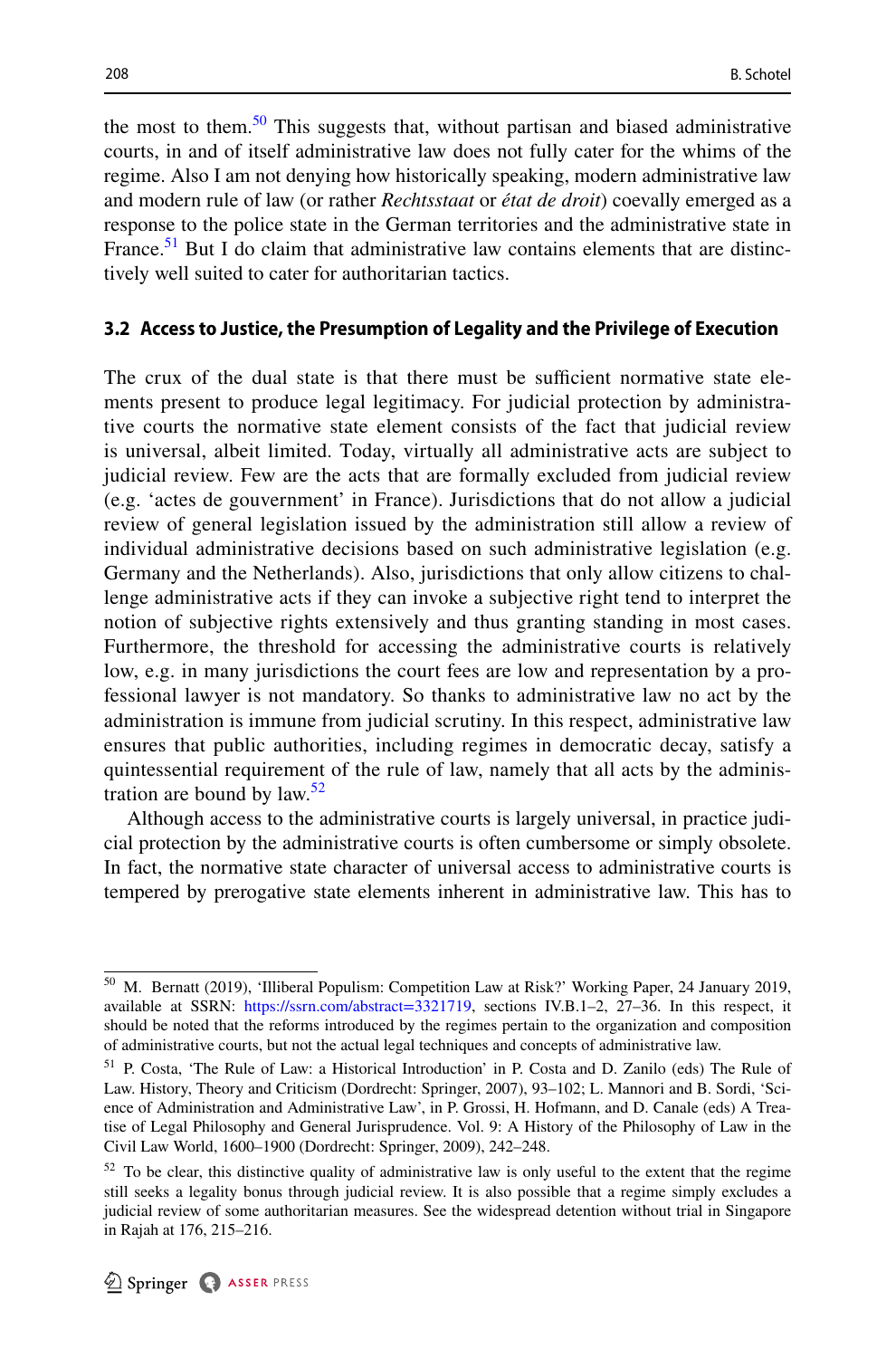do with quintessential characteristics of an administrative act under administrative law: the presumption of legality and the privilege of execution.<sup>53</sup> Administrative acts beneft from the presumption of legality. It means that they are considered legally valid and binding from the moment they are communicated to the norm addressees. Citizens must immediately comply with the administrative act even if they have reasons to believe that the act is in fact unlawful. Moreover, subject to certain conditions, the administration may execute, even with force, the administrative decision without seeking an executory title from a court. In most jurisdictions, if the citizen challenges the administrative decision before an administrative court, his appeal will not have suspensive efect, unless he obtains a suspension order from a court in a separate procedure. The direct consequence is that the ball is put fully in the court of the citizen. Moreover, the administration can already establish facts on the ground. As a result, judicial protection will often be simply too burdensome or come too late. In fact, the basic logic of administrative law allows the administration to act unlawfully pending possible legal challenges.<sup>54</sup> As Walter Jellinek aptly put it: the administration has the great privilege of being permitted to make mistakes.<sup>55</sup> This basic feature of administrative law signifcantly limits the de facto efectiveness of judicial protection.

It is easy to see how regimes can use this basic feature of administrative law to marginalize opponents. For example, even when the unlawful withdrawal or refusal of an economic permit to opponents is invalidated by a court, the economic harm has often already occurred. Also depending on the jurisdiction and the type of case, the administrative court may only invalidate the refusal but not issue a license in lieu of the administration or order the administration to issue such a licence.<sup>[56](#page-15-3)</sup> It stands in stark contrast to criminal law, whereby enforcement must be ordered by a court after a trial, with rules of evidence in favour of the citizen. Even pre-trial (criminal law) measures seriously infringing basic rights and liberties are subject to regular review by a judge.

The universal access to administrative courts in combination with the distinctive features of the administrative act partially shapes the dual state nature of administrative law. The universal access to administrative courts allows authorities to claim the legality bonus since all their acts are potentially subject to judicial review. By the same token, the presumption of legality and the privilege of execution often make

<span id="page-15-0"></span><sup>53</sup> For a comparative analysis, see G. Napolitano, 'Handlungsformen' §89, in A. von Bogdandy, S. Cassese and P. Huber (eds) Verwaltungsrecht in Europa: Grundzüge in Handbuch Ius Publicum Europeanum vol. V (C.F. Müller, 2014, Heidelberg), 995-996, 998.

<span id="page-15-1"></span><sup>54</sup> The only fundamental counterweight is forbearance, i.e. 'the idea that politicians should exercise restraint in deploying their institutional prerogatives.' Levitsky and Ziblatt, How Democracies Die, 8–9.

<span id="page-15-2"></span><sup>&</sup>lt;sup>55</sup> 'Der hoheitliche Staat und die ihm gleichstehenden Träger öffentlicher Gewalt haben das grosse Vorrecht, sich irren zu dürfen.' W. Jellinek, Verwaltungsrecht. 2nd ed. (Berlin, Verlag Julius Springer, 1929),

<span id="page-15-3"></span><sup>56</sup> The possibility to confront opponents with *faits accomplis* against which legal action is prohibitive or simply obsolete explains that even when formally the prerogative state elements are not sovereign over the normative state elements (as was the case under the dual state described by Fraenkel), the modern version is still very efective.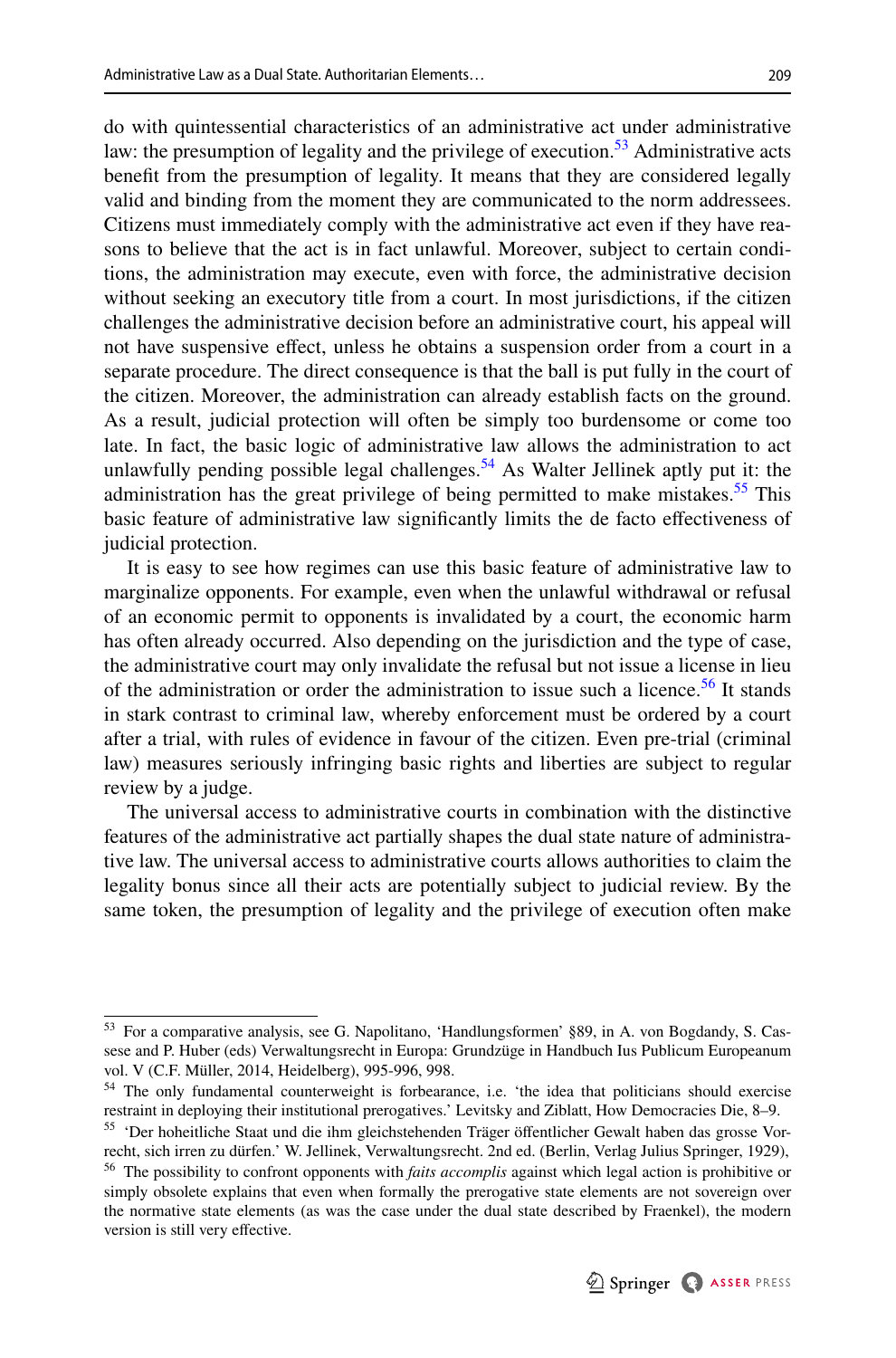the access to administrative courts cumbersome and obsolete allowing regimes to target opponents even if doing so is unlawful: in most cases judicial protection will only come after the harm is done.

#### **3.3 Policy Discretion**

Another key characteristic of administrative law is that the administration often has policy discretion. Often statutes conferring powers on the administration allow for some policy discretion. In such cases the administration has the liberty to choose between reasonable courses of action based on ranking priorities and weighting the interests at stake.<sup>57</sup> The weighting of interests is based on the policy preferences of the administration. Policy discretion is a textbook feature of administrative law. It is probably the most debated feature of administrative law in the literature precisely because it may grant too much liberty to the administration paving the way for the arbitrary exercise of powers. In this respect, policy discretion is the characteristic of administrative law that is most likely to be associated with the prerogative state. Depending on the wording of the statutes conferring discretionary powers on the administration, discretionary powers permit regimes in democratic decay to freely choose courses of action targeting opponents. Furthermore, administrative courts when reviewing administrative decisions must defer to the weighting of interests conducted by the administration. The courts cannot substitute the policy preferences of the administration with their own.

Policy discretion is not a purely prerogative state matter. Administrative law ensures that policy discretion is embedded in the normative state. Firstly, policy discretion must be provided for by the laws conferring competences on the administration. Secondly, the exercise of policy discretion is not immune from judicial review. Though the administrative courts must show deference to the administration's exercise of policy discretion, they do review policy discretion. The administration's liberty under policy discretion is not absolute. The administration may only choose between *reasonable* courses of action. In other words, the courts will check whether the exercise of discretion was reasonable. As a result, while exercising their policy discretion authorities can claim the legality bonus because the discretionary powers have a statutory basis and are subject to judicial review, albeit this is limited.

It is important to note that when courts scrutinize an authoritarian-like measure at the level of an individual case the individual administrative decision will probably pass the reasonableness test. For example, when the administration has some policy discretion when deciding to grant or refuse a subsidy to an NGO, it will be difficult for the court to detect that the administration is abusing its discretion to target NGOs that are critical of the regime. Only if a court could

<span id="page-16-0"></span><sup>&</sup>lt;sup>57</sup> Policy discretion may be granted at two levels. First, the administration may have liberty to act or not to act if the factual conditions for action are satisfied (if X is the case, then the administration  $\max$  do Y). Secondly, the administration may have liberty to choose between certain types of measures (if X then the administration may do Y1 or Y2/Y or Z/'what is necessary').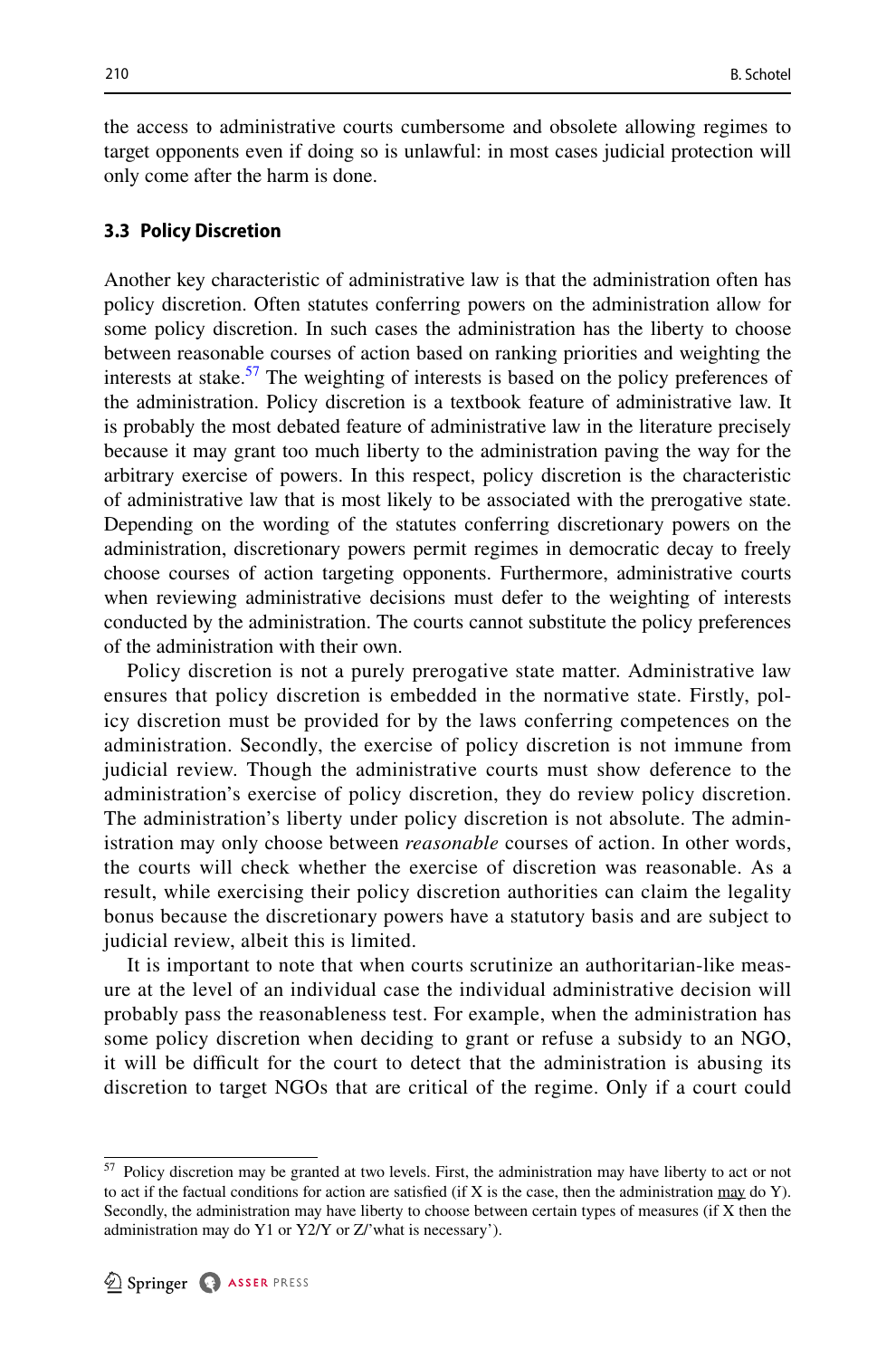assess the subsidy decisions on aggregate may it detect a structural bias against critical NGOs and favouritism vis-à-vis NGOs supporting the regime. But administrative courts look at individual cases only and it is impossible for the courts to have a representative picture of all administrative measures afecting opponents, as they will only see the unfavourable decisions that make it to the courts.

The judicial review of policy discretion contributes to the dual state character of administrative law in ways that would be more difficult under civil law. The crux is that administrative law grants authorities a legality bonus because even the exercise of policy discretion is susceptible to judicial review. But since the judicial review of policy discretion is limited to a reasonableness test, administrative law grants authorities sufficient leeway to target opponents.

Judicial deference to policy discretion is strictly speaking not distinctive for administrative law. In some jurisdictions, depending on the type of claim, civil courts hear cases against the administration and will conduct a marginal review of the administration's exercise of policy discretion. Still, this is rather the exception. Even in jurisdictions were civil judges hear cases against the administration, the civil judge mainly acts as a back-up judge and summary judge (thus a judge only competent to issue a provisional order and who does not assess the full factual and legal merits of the case). This means that by and large most cases against the administration are heard by administrative courts and governed by administrative law. In some jurisdictions, the administrative courts may even have to adapt normal civil law rules in order to make them suitable for the special nature of the administration.<sup>58</sup>

#### **3.4 Factual Discretion and Judicial Deference to Administrative Fact‑Finding**

*Judicial deference to fact-fnding* Depending on the jurisdiction and the particular policy feld, the administration may not only have policy discretion, but it may also have a certain factual discretion, namely the liberty to choose between reasonable assessments of the facts. As a direct corollary of the administration's factual discretion the administrative courts may defer to the factual assessment by the administration, i.e. judicial deference to fact-fnding by the administration. It means that the administrative court will not make its own assessment of the facts but relies on the fact-fnding carried out by the administration.

<span id="page-17-0"></span><sup>&</sup>lt;sup>58</sup> This topic is about the competence of the civil judge in actions against the administration. This highly complex matter is in a way central theme of the emergence and development of modern administrative law. For recent insightful comparative perspective on the matter, see W. Konijnenbelt, 'IV.a.38 De gewone rechter en het bestuursrecht in Frankrijk' in M. Feteris e.a. (eds), De burgerlijke rechter in het publiekrecht (Deventer: Wolters Kluwer, 2015) [Kluwer navigator digital version without original page numbers]; B. Roozendaal, 'IV.a.39 De burgerlijke rechter en het publiekrecht in Duitsland' in M. Feteris e.a. (eds), De burgerlijke rechter in het publiekrecht (Deventer: Wolters Kluwer, 2015) [Kluwer navigator digital version without original page numbers].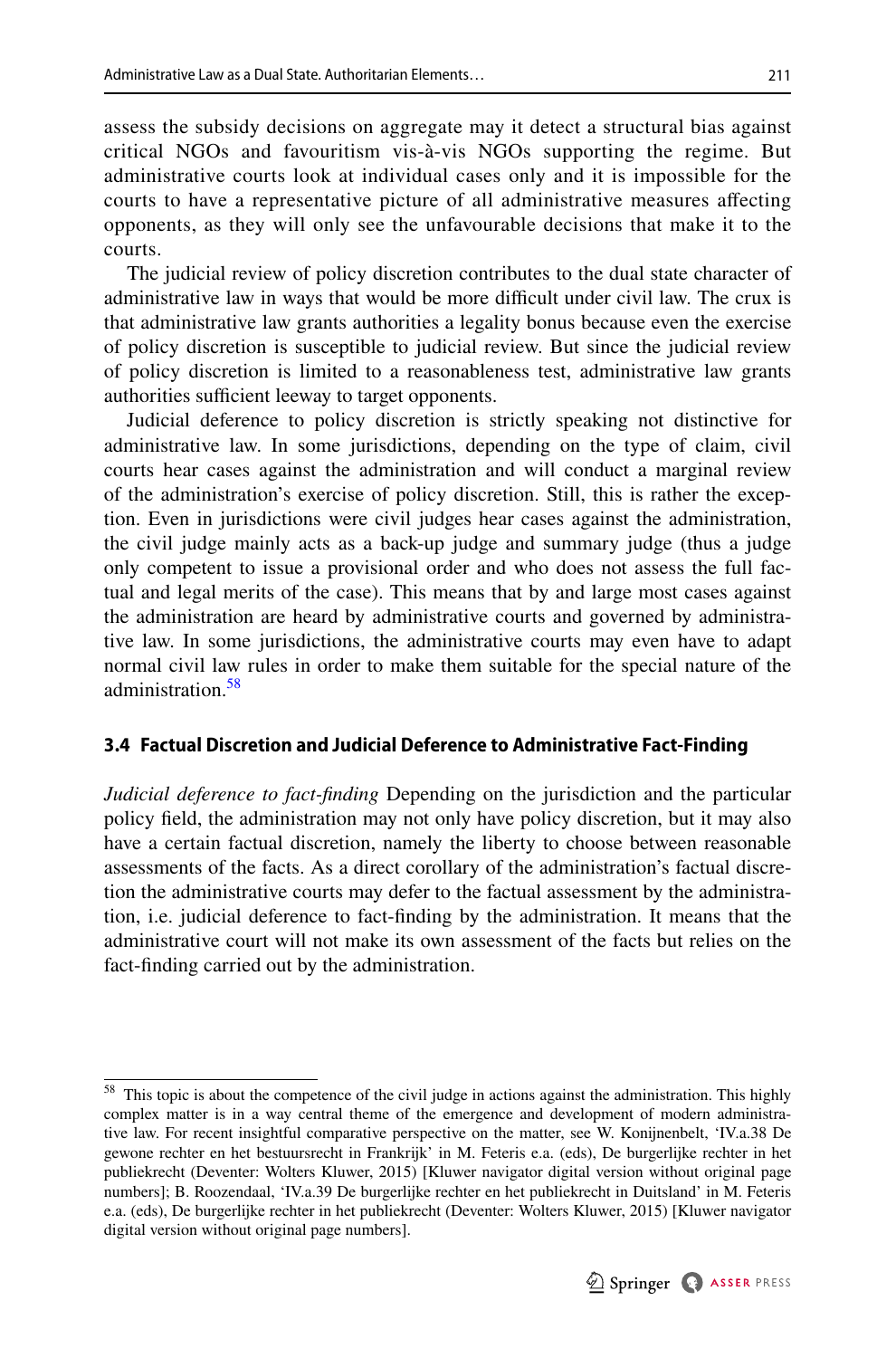It remains difficult to gauge exactly the level of judicial deference in the various jurisdictions.<sup>[59](#page-18-0)</sup> First, the level may vary over time and per area of administrative law. For example, in areas where the plaintifs have enormous litigation resources (e.g. environmental, competition and telecom law), the factual review by the administrative courts tends to be more intensive than in areas where the plaintifs are single individuals with scarce litigation resources (e.g. migration and asylum law). Second, when certain fundamental rights are at stake judicial deference to fact-fnding must be limited or is even prohibited, at least on paper (e.g. Art. 3 ECHR). Third, the phenomenon is clouded by some conceptual confusions. In all jurisdictions administrative courts are competent to review the facts and to legally qualify those facts. In many jurisdictions administrative courts can decide cases de novo. These competences are easily mistaken for the complete antithesis of judicial deference to administrative fact-fnding. However, when a court reviews and qualifes the facts, it does not mean that the court *establishes* the facts of the case based on its *own* investigation, collection and appreciation of *evidence*. Similarly the power to make a de novo decision does not mean that the court establishes the facts de novo.

The fact that the level of judicial deference to administrative fact-fnding is diffcult to pinpoint exactly should not distract us from its omnipresence in virtually all European jurisdictions, with the notable exception of Germany.<sup>60</sup> The case law of the ECtHR is probably a good indicator of the ubiquity of judicial deference to administrative fact-fnding in European jurisdictions. In the context of its Art. 6 ECHR (the right to a fair trial, civil limb) case law the Court reports that 'it is often the case in relation to administrative-law appeals in the member States of the Council of Europe that *the extent of judicial review over the facts of a case is limited*'.[61](#page-18-2) Moreover, the Court sanctions this limited examination of the facts because in the Court's view Art. 6 only requires that a domestic (administrative) court has 'jurisdiction to

<span id="page-18-0"></span><sup>59</sup> For example, when trying to gauge the level of judicial deference shown by the French Conseil d'État Jacques Ziller observes: 'ist umstritten, ob und inwieweit der Verwaltungrichter eine judicial deference gegenüber Verwalting und Politik zeigt. Die ungleichen Ansichten diesbezüglich resultieren inbesondere aus rechtsvergleichender Arbeit. Meiner Meinung nach kann hierzu keine allgemeingültige Aussage gegeben werden'. J. Ziller, 'Verwaltungsgerichtsbarkeit in Frankreich' in A. von Bogdandy, P. Huber and L. Marcusson (eds), Verwaltungsgerichtbarkeit in Europa: Institutionen und Verfahren in Handbuch Ius Publicum Europeanum vol. VIII (C.F. Müller, 2019, Heidelberg), 225. Even otherwise insightful comparative theoretical, doctrinal or practical studies cannot ofer any real clarity in the matter. See respectively: F. Bignami, 'Comparative Administrative Law' in M. Bussani and U. Mattei (eds), The Cambridge Companion to Comparative Law (Cambridge University Press, 2012), 145-170; Kayser (2014), 1086–1087, 1101; Vasco Barrón and C. Günther (2018).

<span id="page-18-1"></span><sup>&</sup>lt;sup>60</sup> The existence of judicial deference to administrative fact-finding de lege lata does not mean that some jurists have voiced criticism – *de lege ferenda*—against too much judicial deference to administrative fact-fnding. For example in the Netherlands some jurists call for an administration and administrative judiciary that can keep a better eye on the concrete (and thus factual) context of administrative decisions. For an excellent overview of the debate and a balanced defence of this position, see L. van den Berge, 'Responsief bestuursrecht', in Maatwerk. Preadviezen no 164. VAR Vereniging voor Bestuursrecht. Boom juridisch 2020, 7–61, especially at 50. Still, proponents of a responsive administrative law do not call for abandoning judicial deference to administrative fact-fnding completely but rather for tempering it depending on the context.

<span id="page-18-2"></span><sup>61</sup> ECtHR, *Ramos Nunes de Carvalho e Sá v. Portugal* [GC], nos. 55391/13 and 2 others, 6 November 2018, par. 178 (emphasis added).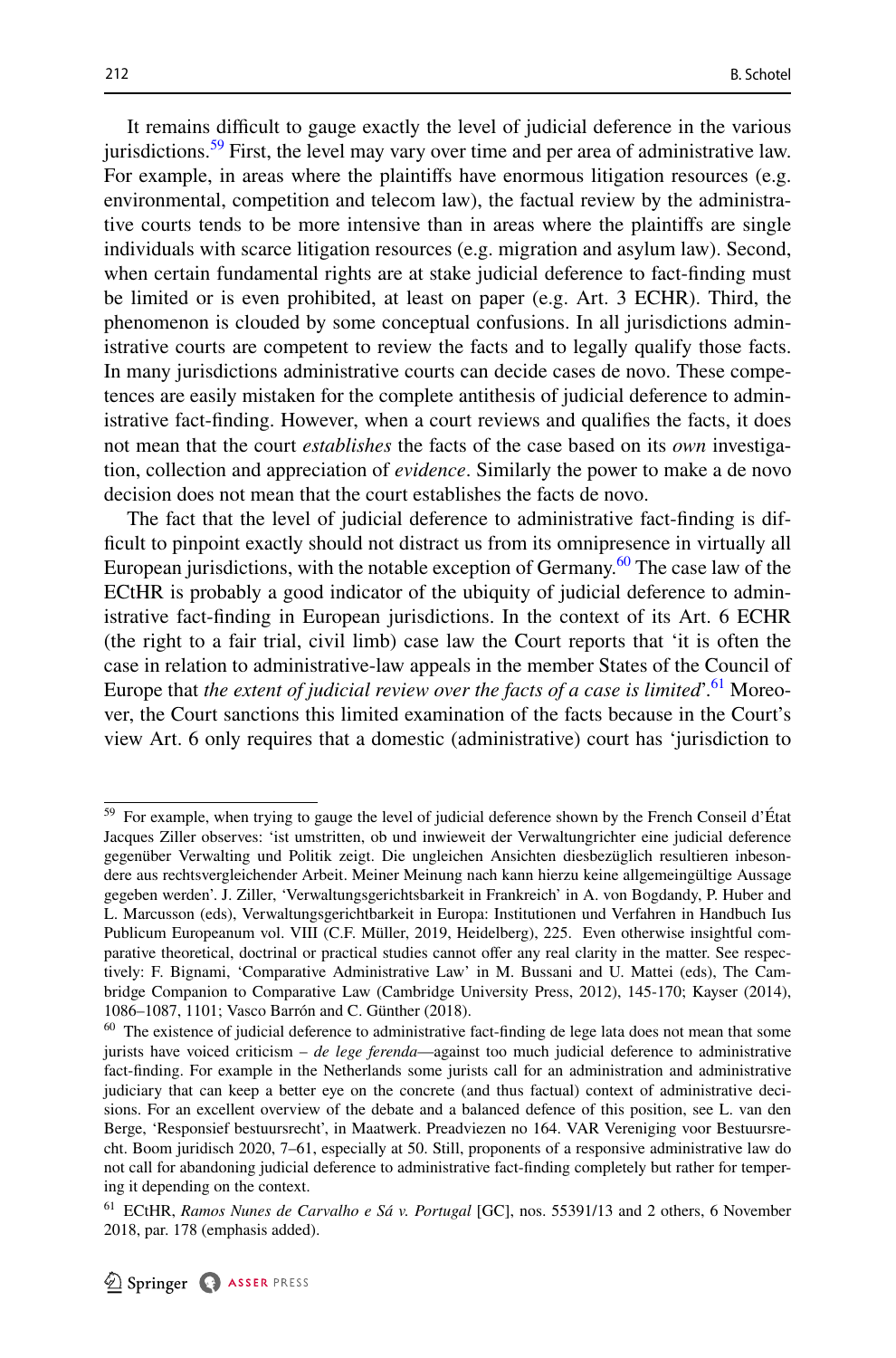*examine* all questions of fact [..] relevant to the dispute before it'.<sup>62</sup> This requirement is already satisfied if the court has 'exercised "sufficient jurisdiction" or provided "sufficient review". $63$  In effect, the Court holds that administrative courts may conduct an even more limited review of the facts if the administrative decision involved a 'specialised issue requiring professional knowledge or experience', provided that the administration respected procedural safeguards during the administrative factfinding.<sup>64</sup> Similarly, in its Art. 3 ECHR (the prohibition of torture and inhumane or degrading treatment) case law the Court by implication holds that administrative courts need not conduct a *rigorous scrutiny* of a claim against the administration if the matter does not involve a possible infringement of Art. 3 ECHR.<sup>[65](#page-19-3)</sup>

The case law of the ECtHR corresponds with the general legal mechanics of judicial deference to administrative fact-fnding. The principle of legality requires that the administration may only act within the remit of powers conferred upon it. Typically, this includes the satisfaction of certain factual conditions ('if [factual condition  $X$ ] is the case then the administration may/shall Y'). For the sake of analytical clarity we may distinguish between four types of facts. Firstly, facts that can be ascertained precisely (e.g. the height of a building, the date of an email, the number of children, etc.). Secondly, facts that can be ascertained by approximation only. Certain facts cannot be established precisely because of imperfect and incomplete information and evidence (e.g. annual income, the size of the market, regional NOx output, etc.). Thirdly, the ascertainment of facts that involve a prediction (e.g. the future environmental impact, the future impact of a merger on prices). Fourthly, the ascertainment of facts that involve evaluative judgments. Here the observer must allocate certain weight to the evidence in order to conclude whether (the criteria for) the factual conditions are satisfed. The *exact weight* will depend on the preferences of the observer. To be sure, the evaluative facts are not necessarily subjective or a matter of policy discretion. They are not subjective in the sense that the factual conditions and what counts as relevant evidence of the factual conditions can be determined objectively. Yet the weighting of the evidence cannot be done precisely. They are not a matter of policy discretion because establishing an evaluative fact is not necessarily a matter of balancing and weighting of *interests*. It is typically not about determining whether an interest takes priority over another interest, but rather about whether the threshold for satisfying a certain criterion has been met. For example, in the context of an art subsidy having international experience is a criterion that is clearly objective. And the selection commission can objectively come to the conclusion that an exhibition abroad counts as relevant evidence for the criterion of international experience. However, putting points to the evidence on a scale of 1–5 involves an evaluation. This evaluative assessment is informed by the preferences of the commission but it does not involve policy discretion in the sense of the weighting of interests. Similarly, when assessing whether a crowd constitutes a risk

<span id="page-19-0"></span> $62$  Ibid. par. 176, with references to the relevant case law (emphasis added).

<span id="page-19-1"></span><sup>63</sup> Ibid. par. 177, with reference to the relevant case law.

<span id="page-19-2"></span><sup>&</sup>lt;sup>64</sup> Ibid. par. 179, with references to the relevant case law.

<span id="page-19-3"></span><sup>65</sup> See *Jabari v. Turkey* 11 July 2000, par. 50.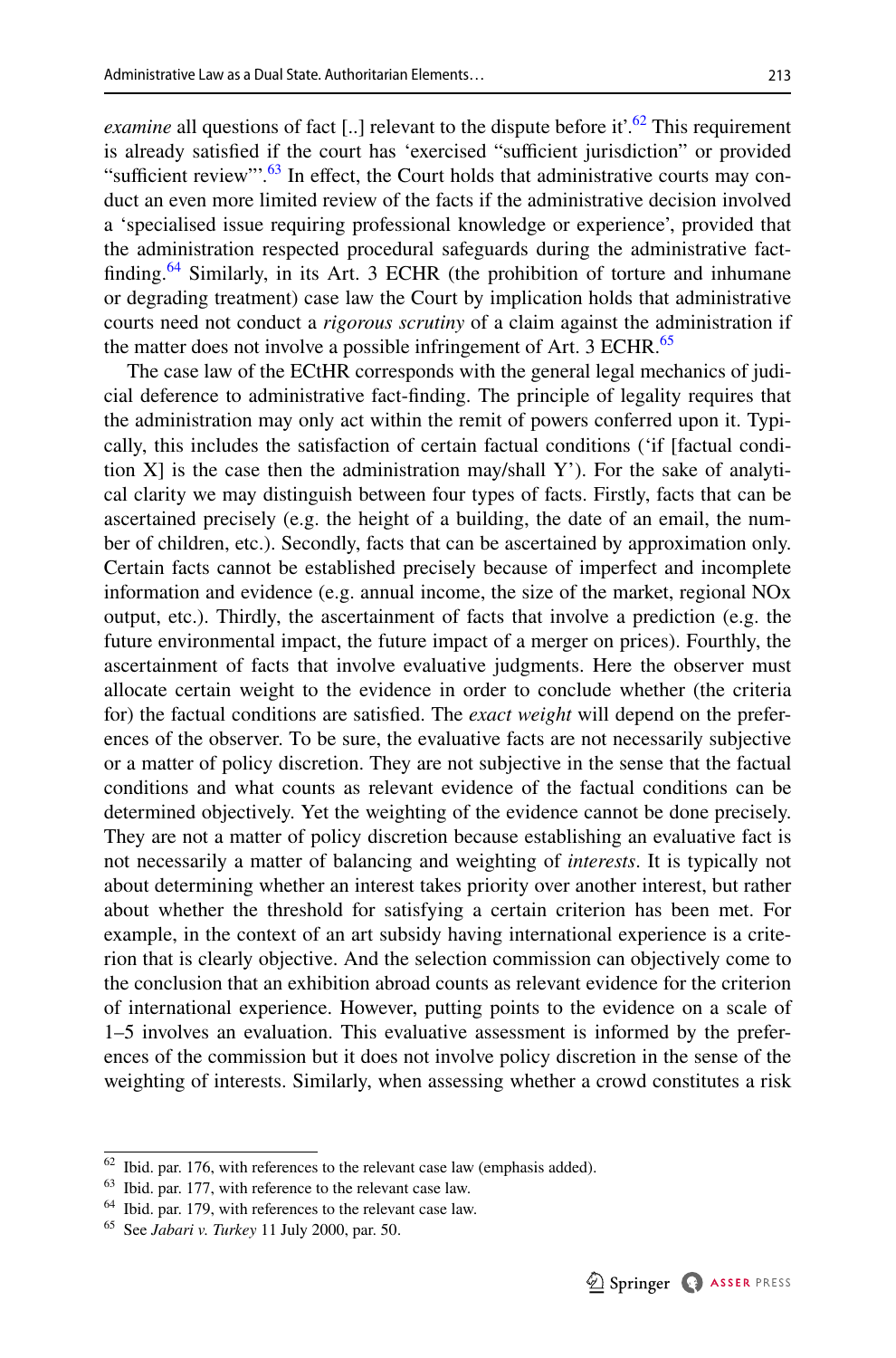to public order, the administration can work with objective risk indicators: the number of people involved, the number of males, the location, the time of day, remarks uttered by the crowd, perceived levels of intoxication, social media communications. From the indicators the relevance of the evidence can be determined objectively. However, the actual weight to be allocated to the evidence is a matter of evaluative judgment. But it is not a matter of policy discretion in the sense of the weighting of interests. Only when the administration has established the level of risk does it come to the actual policy choice of weighting and prioritizing the diferent interests at stake, e.g. public order versus the right to assembly. For sure, many practitioners and critical scholars will argue that in reality the distinction between evaluative facts and policy discretion is not so neat and tidy. Still for our purposes it is helpful to maintain this analytical distinction.

When it comes to the type one facts that can be ascertained precisely there can only be one right and correct answer to the question about what the facts are. Hence, the administration has no factual discretion and the administrative courts can conduct a comprehensive check of whether the factual conditions are satisfed. When it comes to the ascertainment of facts involving estimations, predictions and evaluations there may be more than one right or reasonable answer to the question about what the facts are. This means that the administration may have some factual discretion. Depending on the jurisdiction and the nature of the case, administrative courts will conduct only a limited review of the facts. Often administrative courts will limit themselves to checking whether the administration has ascertained the factual conditions properly, rather than ascertaining the facts themselves. The review boils down to a kind of reasonableness test where the court checks whether the fact-fnding by the administration was reasonable.

The underlying rationale is that the court is less or not better equipped than the administration to ascertain facts involving approximations, predictions or evaluations.<sup>[66](#page-20-0)</sup> By contrast, the administration is considered to have special expertise. First, the administration has the expertise of proximity. It is directly confronted with the situation on the ground. Second, the administration has knowledge of other decisions taken in similar cases, while the court only sees the decisions that are challenged before a court. Third, civil servants have particular technical skills and knowledge of the functional policy area (e.g. building safety, environmental protection) through higher education, vocational training or on the job experience.

*Judicial deference as a dual state* Similar to policy discretion, regimes in democratic decay can use the factual discretion to target political opponents while benefiting from the legality bonus since the exercise of the factual discretion is subject to judicial review, albeit limited. The administration of a regime in democratic decay can make factual assessments that turn out to be structurally unfavourable to political opponents. But as long as the administration's approximations, predictions and evaluations of the facts are reasonable, they will pass

<span id="page-20-0"></span><sup>&</sup>lt;sup>66</sup> I am simply restating here the textbook rationale for judicial deference to fact-finding. I do not necessarily agree with all reasons.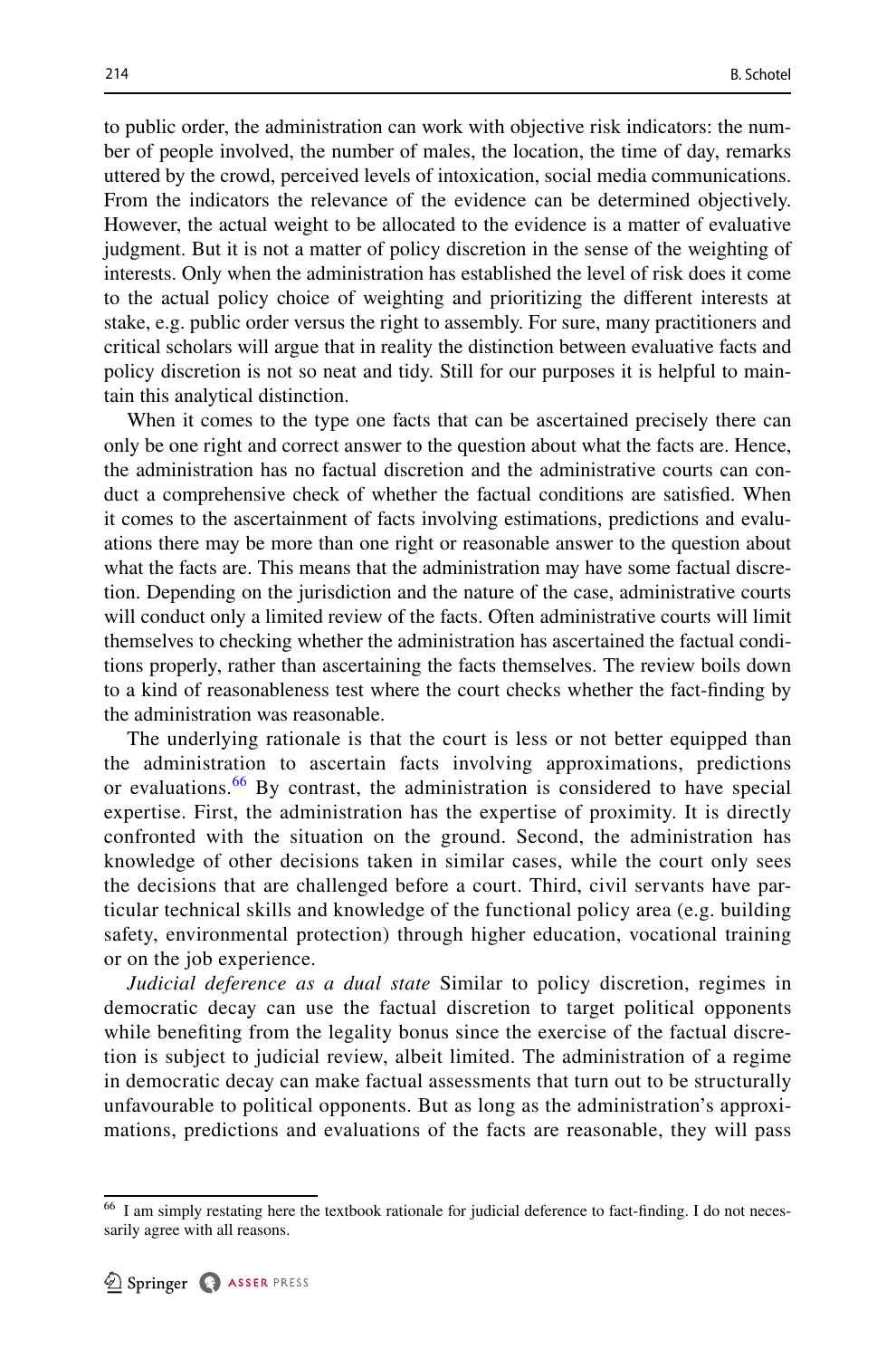judicial scrutiny. Again crucial here is that judicial scrutiny of the fact-fnding takes place, albeit only to a limited extent. In other words, judicial deference to fact-fnding combines normative and prerogative state elements in a single legal arrangement.

Judicial deference to fact-fnding is distinctive for administrative law. It stands in stark contrast to the presumption of innocence under criminal law, whereby it is not the prosecution but the criminal court that establishes the facts. Furthermore, when the court establishes the facts it must apply the highest legal standard of proof, namely beyond reasonable doubt. The strong procedural safeguards under criminal law are justifed because of criminal law's punitive character: criminal liability may result in imposing sufering on the convicted citizen. Most administrative measures are not punitive. They may be merely regulatory, e.g. the refusal of an economic licence. Or they may be restorative, e.g. the dispersal of a crowd in order to restore public order. However, regimes in democratic decay may fnd such non-punitive measures to be immensely efective in order to target and marginalize political opponents, without being hindered by the procedural safeguards of ordinary criminal law.

The dual state logic is reinforced by the underlying rationale of the judicial deference to fact-fnding by the administration, namely expertise. A proven technique to increase legal legitimacy is to de-politicize policy areas and turn them into a-political matters of purely technical expertise.<sup>67</sup> As a result, it brings matters completely under the normal business of law and administration, i.e. the normative state. But here administrative law shows its distinctive dual state nature. While one would expect technical matters to be most suitable for objective and impartial scrutiny by the courts, administrative law does exactly the opposite: expertise warrants judicial deference. In fact, under administrative law the authorities can have it both ways. In one way, authorities can beneft from judicial deference because the administrative decisions are political or policy matters. In another way, the authorities can beneft from judicial deference precisely because the matters are a-political par excellence, namely technical matters involving expertise.

<span id="page-21-0"></span> $67$  For example, the later Franco regime deliberately labelled the bulk of governmental tasks and public life as a-political, neutral and technical. It was a strategy that was necessary in country that was politically deeply divided. Only a fraction of the state was preoccupied with political matters. Neutral and a-political life was governed by the normal rules of administrative, civil and criminal administration and justice. It was the institutional framework that was necessary for the economic project of the Franco regime from the 1960s onwards. C. Pinkele, 'Plus ça change: The Interaction between the Legal System and Political Change in Francoist Spain' International Political Science Review (1992), Vol. 13, No. 3, 285-300; J. Toharia, 'Judicial Independence in an Authoritarian Regime: The Case of Contemporary Spain' Law & Society Review, Vol. 9, No. 3 (Spring, 1975), pp. 475-496. By the same token, so-called neutral or technical measures can be political or prerogative measures in disguise. This is clearly the case in the context of the regulation of economic life. Sometimes even economic matters are considered too politically sensitive for the regime to directly address and are therefore delegated to the courts. T. Moustafa and T. Ginsburg, 'Introduction: The Functions of Courts in Authoritarian Politics' in T. Ginsburg & T. Moustafa (Eds.), Rule by Law: The Politics of Courts in Authoritarian Regimes (Cambridge: Cambridge University Press, 2008), 9–10.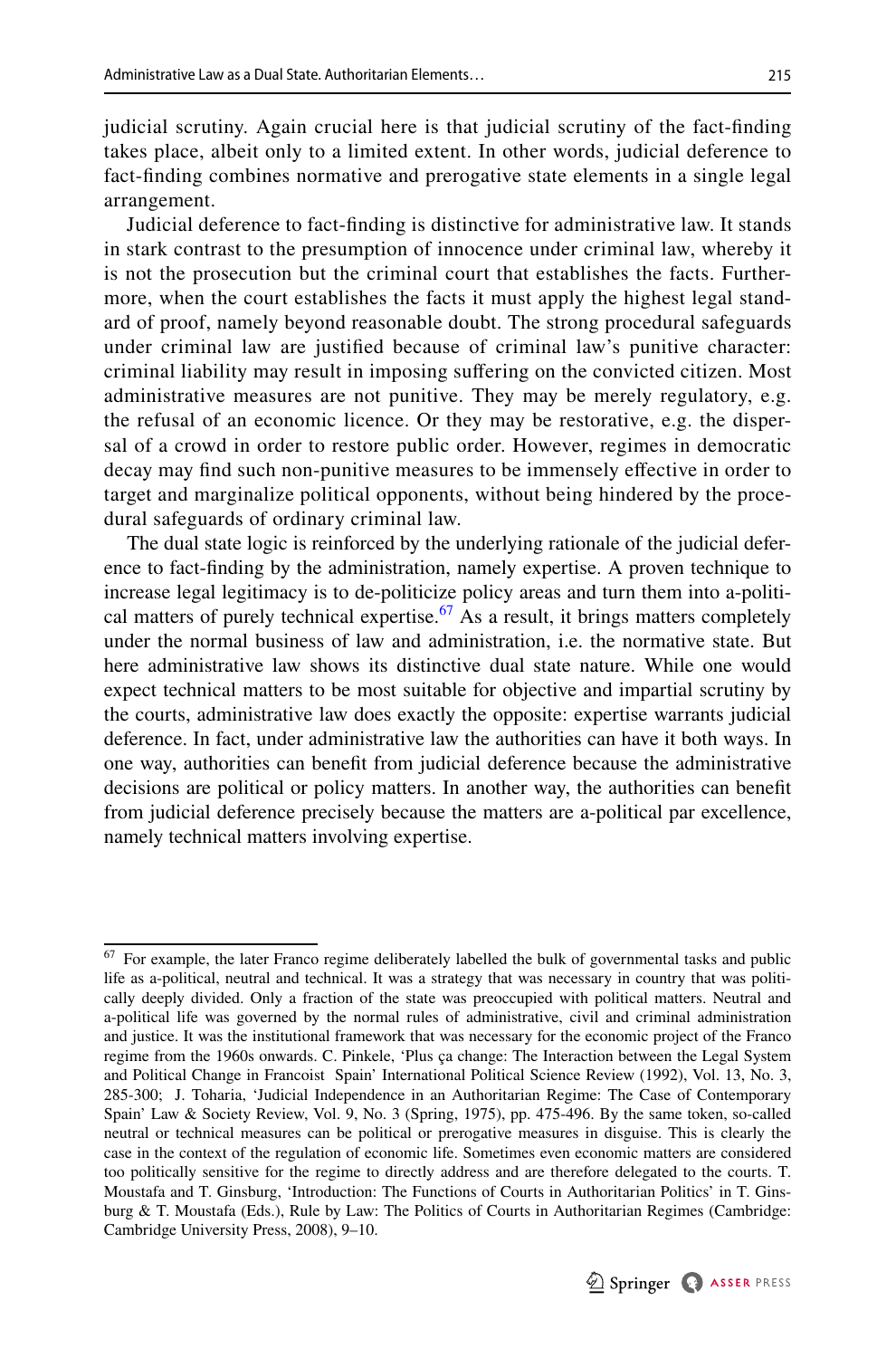### <span id="page-22-0"></span>**4 Dual State Techniques in Liberal Democracies**

So far I have tried to show how standard features of administrative law turn administrative law into a kind of dual state in and of itself. Administrative law ofers regimes in democratic decay a legality bonus because under administrative law all administrative actions must be based on law and are susceptible to judicial review covering all relevant aspects of the decision. By the same token since judicial review is often burdensome or obsolete and only has a limited intensity, administrative law grants the regimes ample leeway to target opponents. Administrative law is much better equipped to produce a dual state than civil and criminal law. As a result, many of the authoritarian tactics are cast in administrative law legislation and decisions rather than civil and criminal law. But administrative law techniques are not only used by regimes in democratic decay to take authoritarian measures. Also in liberal democracies we can see how administrative law is used to circumvent the normal operation of criminal and civil law. Of course, contrary to the regimes in democratic decay, liberal democracies do not target and marginalize political opponents. But also in liberal democracies administrative law is used to infringe on rights of individuals that would otherwise not be possible under normal criminal and civil law.

A whole set of legal arrangements comes to mind if we look afresh at administrative law. For example, how the ECtHR accommodates the logic of administrative law when it fnds without any serious substantiation that nationality cases do not involve a civil right. As a result, administrative decisions depriving a citizen of his nationality in order to combat terrorism do not fall under Art. 6 ECHR (civil limb) (the right to a fair trial). $68$  Looking at the distinctive role of administrative law may help us understand the actual techniques underlying certain policies that have been analyzed so far primarily from an EU law, human rights law and social science per-spective, e.g. the expulsion of Roma by French authorities.<sup>[69](#page-22-2)</sup>

Not only does the logic of administrative law allow authorities to circumvent civil law, it may also penetrate and pervert civil law. For example, in the Netherlands the public prosecutor has the power to demand the invalidation of a marriage if a party entered into the marriage not with a view to fulflling the marital obligations, but to obtain legal admission and residence in the Netherlands.<sup>70</sup> In other words, migration policy considerations that are governed by administrative law determine the validity

<span id="page-22-1"></span><sup>68</sup> See S. Mantu (2015) Contingent Citizenship: The Law and Practice of Citizenship Deprivation in International, European and National Perspectives, Brill/Nijhoff at 111-113.

<span id="page-22-2"></span><sup>69</sup> See H. O'Nions (2011), 'Roma Expulsions and Discrimination: The Elephant in Brussels' 13 European Journal of Migration and Law, 361–388; I. Vrăbiescu (2019), 'Devised to punish: Policing, detaining and deporting Romanians from France' European Journal of Criminology, 1–18.

<span id="page-22-3"></span> $70$  See Art. 1:71a Civil Code introduced by the Wet van 2 juni 1994 tot wijziging van de Titels 4 en 5 van Boek 1 van het Burgerlijk Wetboek en van de Wet gemeentelijke basisadministratie persoonsgegevens (Act of 2 June 1994 amending Titles 4 and 5 of the Civil Code and the Municipal Databse (Personal Files) Act) Stb. 1994, 405. For a critical analysis see H.U. Jessurun d'Oliveira, Het migratierecht en zijn dynamiek: Het artefact van het 'schijnhuwelijk' (Deventer, Kluwer, 1998). To be sure, in practice this provision remained a dead letter. For the European migration law context, see B. de Hart (2017), 'The Europeanization of Love. The Marriage of Convenience in European Migration Law' 19 European Journal of Migration and Law, 281–306.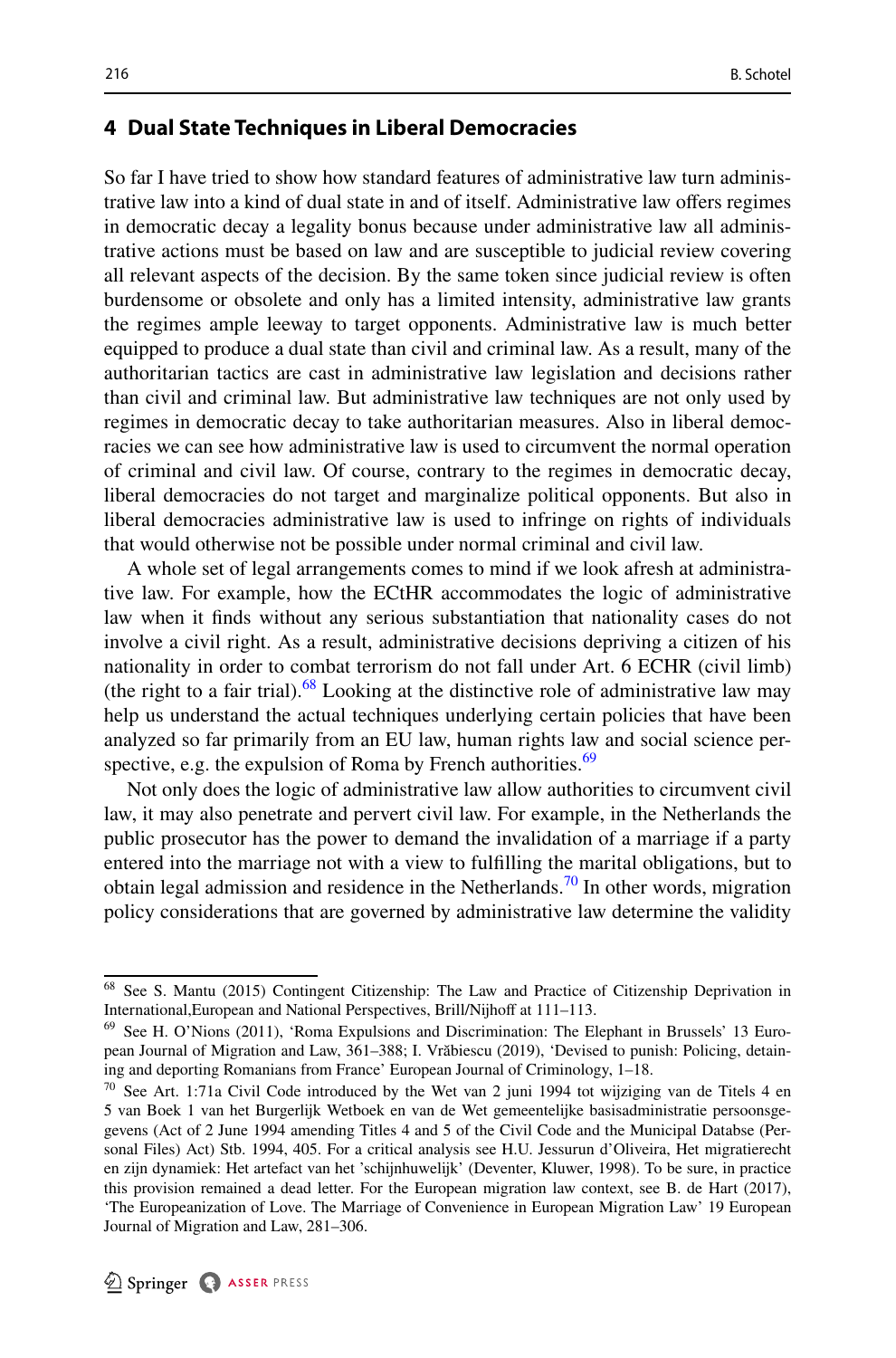of private law arrangements. Administrative law may also be used to circumvent the normal application of criminal law. The so-called 'administrative displacement' mentioned in the introduction to this article is a case in point. For reasons of space I will restrict myself to briefy discussing two other examples where administrative law circumvents and perverts the normal operation of the criminal law: crimmigration and the alien detention of citizens.<sup>71</sup>

#### **4.1 Crimmigration**

Administrative law does not only circumvent the normal civil law institutions, it also circumvents and perverts criminal law. The process whereby criminal law and criminal law-type measures are deployed in order to ensure efective migration policies, especially combating irregular migration, has been labelled crimmigration. The topic has become an academic discipline of its own. For our purposes two aspects of crimmigration directly point to dual state tactics. Firstly, in the context of migration law enforcement, authorities are increasingly using intrusive and coercive measures that are comparable to criminal enforcement measures (e.g. detention, searches, identity checks). But criminal procedural law imposes relatively strict conditions and constraints on the use of such measures. Most importantly the law enforcement agents must have a reasonable suspicion (probable cause) that the person has committed an ofence. And when the measure involves detention the ofence must be serious. It is often the case that these conditions are not satisfed in a migration context. Therefore many states have introduced legislation authorizing the agencies to take such measures without the strict conditions and constraints of criminal procedural law. The vehicle that makes this possible is administrative law. Thus migration law, i.e. administrative law, grants authorities the power to take coercive and intrusive measures that are similar if not identical to criminal law measures but without the procedural safeguards of criminal law. This is what Legomsky already in 2007 called the 'asymmetric incorporation of criminal justice norms' in migration law.<sup>72</sup>

Secondly, not only does migration law incorporate criminal law measures without providing the safeguards. It also hollows out criminal law from within. Today many states have introduced criminal penalties for violations of migration law. On paper the defendant will receive a proper criminal trial. Yet due to the nature of the ofence

<span id="page-23-0"></span> $71$  The counterintuitive observation is that in terms of legal protection people are often better off when their case is governed by criminal law as opposed to administrative law. An extreme version of this observation is the practice by lawyers during the Nazi regime to obtain a conviction from an ordinary criminal court in order to prevent their client from being sent to a concentration camp by the Gestapo. Fraenkel, 245–246.

<span id="page-23-1"></span> $72$  SH Legomsky, The New Path of Immigration Law: Asymmetric Incorporation of Criminal Justice Norms', 64 Wash. & Lee L. Rev. 469 (2007), https://scholarlycommons.law.wlu.edu/wlulr/vol64/iss2/3. The reverse phenomenon is now also considered to be a form of crimmigration: authorities using migration law tools for criminal justice purposes. The tactic of using administrative law to circumvent criminal law constraints has recently been observed in an extensive feld study of the Royal Netherlands Marechaussee when conducting internal border checks. M. van der Woude & J. van der Leun, (2017) 'Crimmigration checks in the internal border areas of the EU: Finding the discretion that matters' European Journal of Criminology, Vol. 14(1) 27–45.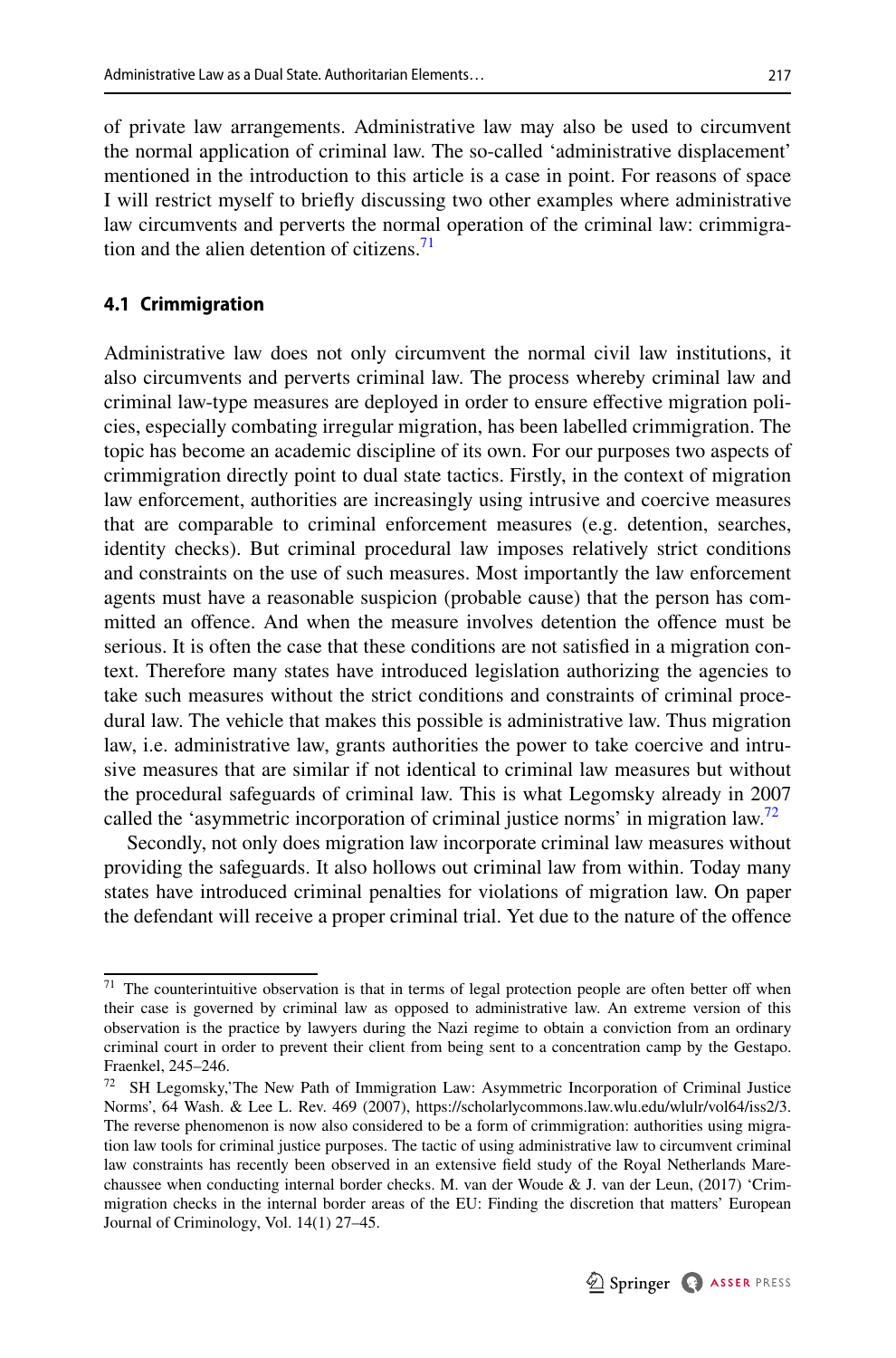most criminal law safeguards will be obsolete: the presumption of innocence, the burden of proof, the standard of proof, rules of evidence, etc. Normally a criminal court judge must conduct a full investigation of all relevant facts and points of law. However, when it comes to migration law ofences the facts are already established by the migration authorities and are reviewed by the administrative court.

Let us consider a standard trajectory for a criminal migration case. A migrant is already present in the territory pending a decision on his application for an authorization to stay. The application is refused because the administration has found that the facts of the case did not satisfy the legal criteria and/or policy considerations (if the application did not involve a request for international protection). In combination with the refusal of the residence permit, the migrant also receives an order to leave the territory. The migrant may lodge an administrative appeal against the decisions. And when the higher administrative body still upholds the frst decisions, the migrant can appeal before an administrative court. The administrative court must examine the facts and the points of law. However, if it is not an asylum case the administrative court may defer to the administration's fact-fnding and policy considerations. And unless the case only involved type one facts that can be ascertained precisely and with certainty the court will primarily check the reasonableness of the facts and the soundness of the administrative fact-fnding *process*; it will not establish the truth of the facts. If the frst instance administrative court rejects the appeal the plaintif may lodge a higher appeal. But the higher administrative court will show similar deference to the administrative fact-fnding. It means that the administrative decisions refusing the permission to stay and ordering the migrant to leave the territory were subject to a judicial review at two instances. The administrative courts looked at all relevant facts. However, their review was limited in intensity. They did not establish that the facts were true beyond reasonable doubt.

Depending on the specifc criminal legislation, remaining in the territory after having received an order to leave may constitute a criminal offence.<sup>73</sup> If detected and arrested the migrant may face criminal prosecution. If so the criminal court will have to establish three facts: (1) the migrant remained in the territory after having received an order to return; (2) he was aware of his illegal stay (and the order to return); (3) there are no justifed grounds for non-return. Apart from a third fact that could potentially require some factual investigation and assessment by the court, establishing the facts is really a formality. In efect, it has all the hallmarks of a formal ofence. As a result the standard criminal law safeguards have become obsolete, especially the presumption of innocence with its burden of proof and high standard of proof. The facts that really mattered to the case and constitute the underlying

<span id="page-24-0"></span> $73$  In some jurisdictions remaining in the territory after having received a re-entry ban constitutes a criminal ofence (e.g. the Netherlands, France). The ECJ has recently ruled that the alien can only be punishable on the basis of a re-entry ban if he actually exits and re-enters the country. But the Court also explicitly reiterated the possibility for Member States to punish aliens remaining in the territory simply on the basis of their illegal status, irrespective of a re-entry ban, provided that an illegal stay is laid down in a criminal statute and that the alien has no justifed ground for his non-return. *JZ*, 17 September 2020, C-806/18, ECLI:EU:C:2020:724, paras. 27–29, 34 and 35 referring to *Achughbabian*, 6 December 2011, C-329/11, ECLI:EU:C:2011:807, paras. 46, 48 and 50.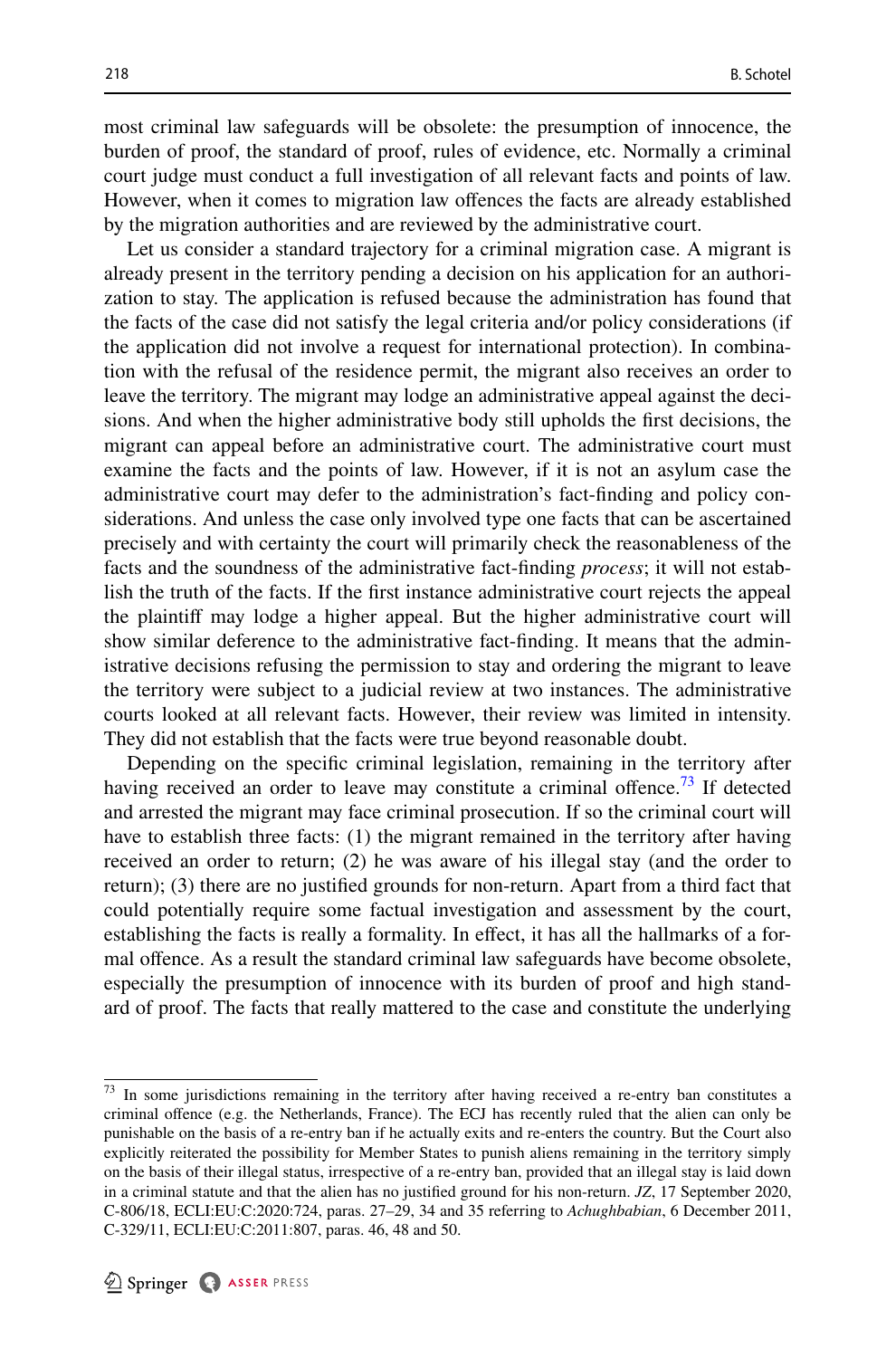basis for the criminal ofence are the facts of the administrative decisions, a rejection of the application for permission to stay and the order to leave the territory. Yet when the administrative courts reviewed the facts underpinning the administrative decisions they did not apply the criminal law safeguards. Still, while the criminal court will simply defer to the formal validity of the administrative decisions and the authority of the administrative courts, the underlying facts of the case were not established beyond reasonable doubt.

This is an ideal dual state tactic because from the outside it bears all the hallmarks of lawfulness. Indeed, in some jurisdictions potentially fve courts may look at the case. For example in the Netherlands two administrative courts (at frst instance and the higher administrative court) and three ordinary courts (the frst instance criminal court, the court of appeal and the Supreme Court, the latter only addressing points of law). And all the legal safeguards of administrative and criminal law are applied. But in reality the administrative law procedures hollow out the criminal law procedures completely. It is also an ideal dual state tactic because it is not at all exclusively reserved for migration law matters. The tactic applies to any form of the criminalization of administrative ofences.

### **4.2 Citizens in alien detention**

Under crimmigration I mentioned how authorities use administrative law to circumvent criminal law in order to efectively execute migration policies. Another tactic is to use migration law to circumvent criminal law in order to efectively execute criminal justice policies. The 'administrative displacement' mentioned in the Introduction to this article is one example. The detention of citizens on the basis of migration law in the Netherlands is another case in point. Since the beginning of 2000 political activists when participating in protests that are not authorized—for example during the evacuation of a squatted building by the police—have been refusing to disclose their identity when they are arrested by the police. Since the ofence, namely disturbing the public order, is not serious enough for pre-trial detention, the police must release the activists without obtaining their identity which is necessary for further prosecution. In response the police started to detain activists on the basis of the Aliens Act. The Aliens Act does allow the detention of aliens if there is a reasonable suspicion that the alien in question is in the country illegally, has received an order to leave and seeks to avoid his expulsion. The conditions are cumulative. The authorities have reasoned that the conditions have been satisfed simply because the activists did not cooperate with the police in disclosing their identities. There were no factual indications that the legal conditions were satisfed. If anything, there were counter-indications, namely the activists spoke Dutch as native Dutch people do. In 2007 an activist placed in alien detention appealed to the administrative court. The administrative court ruled that the detention was illegal because of détournement de pouvoir. The Minister of Justice appealed before the Council of State, the highest administrative court. The latter overturned the lower court decision and ruled in favour of the administration. According to the highest administrative court the activist must bear the risks of his non-cooperation and the fact that he can speak Dutch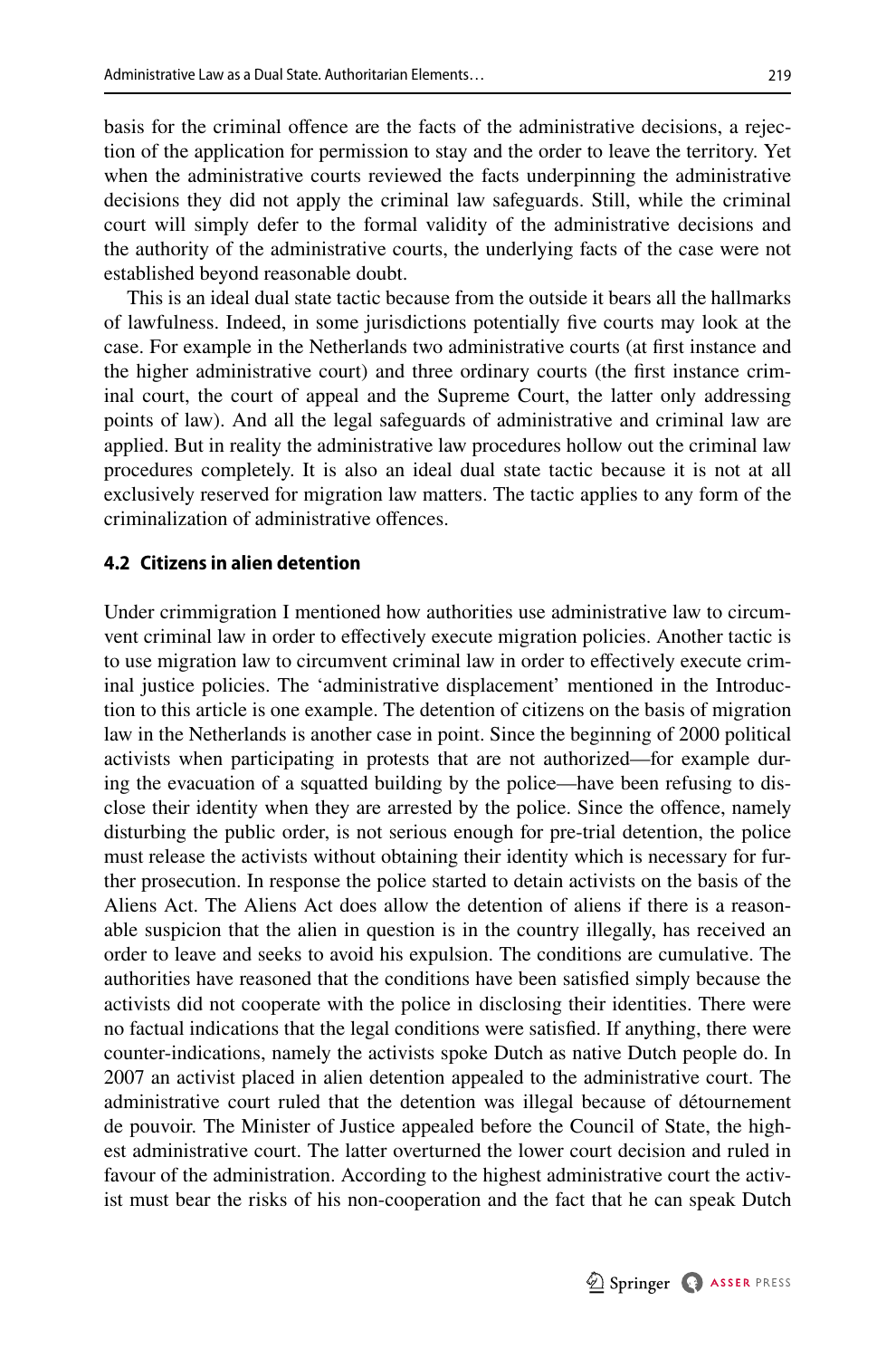does not necessarily exclude the possibility that he is an alien who has received an order to leave the territory.<sup>[74](#page-26-0)</sup>

Only in 2012 after many more cases of citizens in alien detention did the highest administrative court overturn its earlier ruling and declared that this use of alien detention was outside the scope and objectives of the Aliens Act.<sup>[75](#page-26-1)</sup> Yet, in spite of this clear ruling in 2012, in 2015 the police again placed activists—this time students occupying administrative buildings of the University of Amsterdam—in alien detention. The officials acted openly against the clear ruling of the court. They therefore acted unlawfully. But the authorities were still invoking the law, namely the Aliens Act. After being released the protesters challenged the legality of their detention before an administrative court and obtained damages. Surprisingly the court only found that there were insufficient grounds for the detention on the basis of the Aliens Act.[76](#page-26-2) In spite of the pre-existing case law of the Council of State, the court did not fnd any bad faith, malign intent or gross negligence on behalf of the State to the efect that the use of the Aliens Act constituted a *détournement du pouvoir* or an abuse of authority.

The alien detention of citizens efectively illustrates how administrative law can cater for a dual state tactic. First, the authorities can claim to act, at least provisionally, in the name and on the basis of statutory law. Second, the authorities beneft from the second layer of the legality because the administrative decisions are reviewed by independent courts. Third, even when already found to be unlawful by the highest court, the authorities can still make use of the tactic because they have the beneft of the presumption of legality and the privilege of execution. The authorities do not need to seek prior approval from a court to place the protesters in alien detention. Finally, because the matter is now governed by administrative law, any refexes associated with ordinary civil and especially criminal law are dumbed. Surely if the detention of the protesters was ordered by a criminal court which was clearly biased, used fawed and secret evidence, which did not hear the defendant, and which completely deferred to the fact-fnding by the administration, criminal law experts would have raised the alarm. But since the matter has been transformed from a criminal law into an administrative law issue, authorities can detain protesters without a trial, let alone a fair trial. Criminal law experts could not even raise the alarm because the matter was outside their competence and was within the jurisdiction of the dual state of administrative law. Of course, the use of alien detention for citizens in the Netherlands is only one example. But the underlying administrative law mechanisms that allow authorities to circumvent the normal application of criminal law are present in all European jurisdictions and are potentially applicable to many policy areas.

<span id="page-26-0"></span><sup>74</sup> Council of State, 2 April 2007, ECLI:NL:RVS:2007:BA2831.

<span id="page-26-1"></span><sup>75</sup> Council of State, 1 February 2012, ECLI:NL:RVS:2012:BV2478.

<span id="page-26-2"></span><sup>&</sup>lt;sup>76</sup> Court of first instance The Hague, 30 April 2015, ECLI:NL:RBDHA:2015:5259.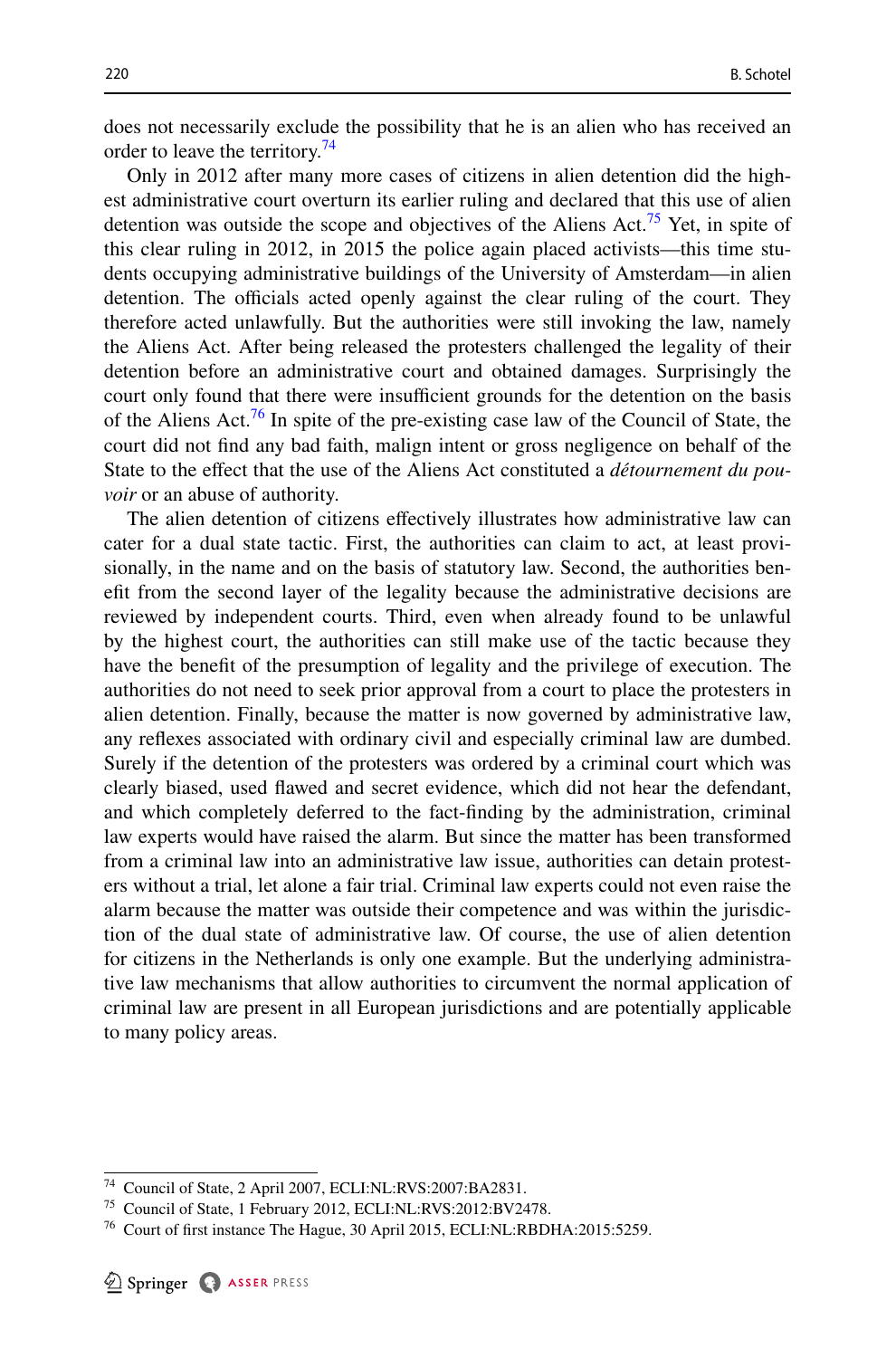## **5 Conclusions**

Scholars have aptly described how contemporary regimes in democratic decay are using the law to stay in power and marginalize political opposition. Some scholars have used the fgure of the dual state to better understand how the regimes try to have it both ways. The regimes seek, on the one hand, the legality bonus and functional benefts of a normally functioning equitable and reliable legal system governed by the rule of law (normative state). On the other hand, they want to have the leeway to structurally target and marginalize opponents (prerogative state).

Scholars have also pointed out that many contemporary regimes in democratic decay are not totalitarian and outright repressive. Neither in those regimes is the prerogative state sovereign over the normative state. The paper explains that this means that the regimes cannot use ideological existential categories (e.g. communist, bourgeois, intellectual, Jew, homosexual, etc.) to distinguish between loyal citizens who must be governed by the normative state and opponents who must be governed by the prerogative state. 'A way out' for the regimes is to have a legal system where the prerogative state operates from within the normative state. The novelty of the article is that it identifes administrative law as being distinctively well-suited to cater for such a prerogative state within the normative state. In fact, in the paper I argue that administrative law constitutes a dual state in and of itself combining normative and prerogative state elements in a single area of law and in single legal arrangements.

Administrative law is distinctively apt to cater for a dual state compared to civil and criminal law because of some features that are typical of administrative law. On the basis of domestic administrative law textbooks and studies of comparative administrative law, the paper singles out features of administrative law that are considered uncontroversial and common to virtually all European jurisdictions. Under administrative law almost all administrative decisions are susceptible to judicial review covering all relevant aspects of a decision (points of law, facts and policy). This allows authorities to claim a legality bonus as all their decisions are subject to judicial scrutiny. By the same token, administrative law also grants regimes in democratic decay ample leeway to target and marginalize opponents. The presumption of legality and the privilege of (forced) execution often render judicial review practically cumbersome or obsolete. Furthermore, although the scope of judicial review by administrative courts is on paper comprehensive, due to judicial deference to policy discretion and judicial deference to administrative fact-fnding the review remains superficial leaving ample leeway for the authorities.

The paper ends by drawing attention to the fact that the dual state nature of administrative law is not only an aspect of contemporary regimes in democratic decay, but that it is also a matter of concern in liberal democracies. The paper illustrated this point with two examples of how in liberal democracies administrative law is used to circumvent or pervert the normal operation of criminal law. My underlying normative point was to draw scholarly attention to the inherent authoritarian potential of administrative law. I certainly did not claim that administrative law is authoritarian or necessarily leads to an authoritarian rule of law. But I did argue that administrative law is distinctively better suited to cater for authoritarian rule than